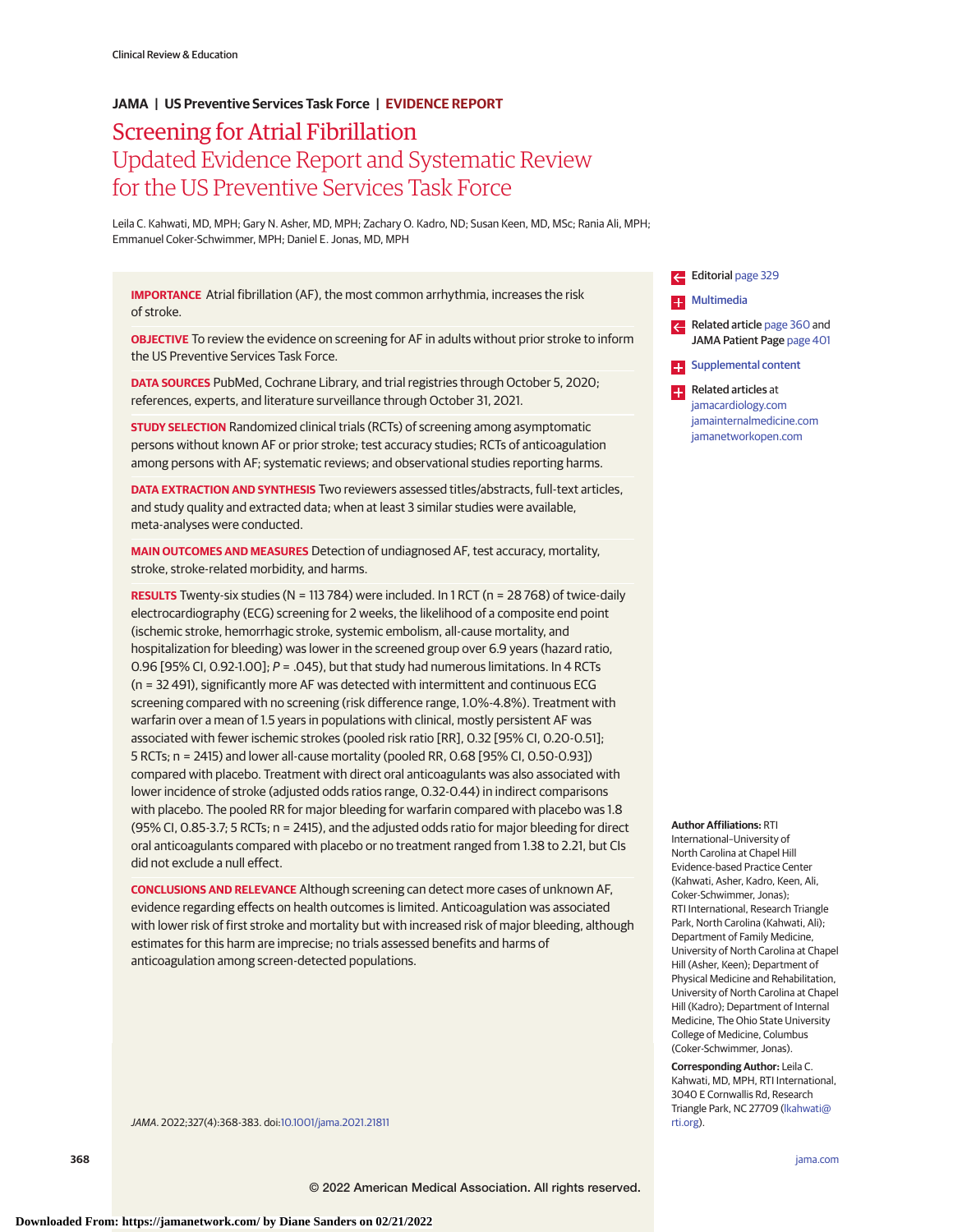trial fibrillation (AF) is the most common arrhythmia and<br>
may be symptomatic or asymptomatic.<sup>1</sup> Increasing age is<br>
a risk for AF,<sup>2</sup> and persons with AF have an increased risk<br>
for thromboembolic stroke and related morbi may be symptomatic or asymptomatic.<sup>1</sup> Increasing age is for thromboembolic stroke and related morbidity and mortality.<sup>3</sup> The treatment for people with symptomatic AF involves rate and rhythm control; anticoagulation for stroke prevention may also be warranted when benefits outweigh the harms.<sup>4,5</sup>

The primary rationale for screening for AF is to identify asymptomatic persons before a thromboembolic event occurs. In 2018, the US Preventive Services Task Force (USPSTF) concluded that the evidence was insufficient to assess the balance of benefits and harms of screening for AF with electrocardiography (ECG) in older adults (I statement).<sup>6</sup> This updated review evaluated the current evidence on screening for AF for populations and settings relevant to primary care in the US to inform an updated recommendation by the USPSTF.

# **Methods**

# Scope of the Review

The analytic framework and key questions (KQs) that guided the review are shown in Figure 1. Detailed methods, evidence tables, and contextual information are available in the full evidence report.<sup>7</sup>

## Data Sources and Searches

PubMed and the Cochrane Library were searched for Englishlanguage articles published from May 1, 2017, through October 5, 2020. ClinicalTrials.gov and the World Health Organization International Clinical Trials Registry Platform were also searched. To supple-ment systematic electronic searches (eMethods page 1 in the [Supple](https://jamanetwork.com/journals/jama/fullarticle/10.1001/jama.2021.21811?utm_campaign=articlePDF%26utm_medium=articlePDFlink%26utm_source=articlePDF%26utm_content=jama.2021.21811)[ment\)](https://jamanetwork.com/journals/jama/fullarticle/10.1001/jama.2021.21811?utm_campaign=articlePDF%26utm_medium=articlePDFlink%26utm_source=articlePDF%26utm_content=jama.2021.21811), reference lists of pertinent articles and studies suggested by reviewers were searched. Article alerts and targeted searches of journals to identify major studies published in the interim that may affect the conclusions or understanding of the evidence and the related USPSTF recommendation were used as part of ongoing surveillance. The last surveillance was conducted on October 31, 2021.

## Study Selection

Two investigators independently reviewed titles, abstracts, and fulltext articles using prespecified inclusion criteria for each KQ (eMethods page 16 in the [Supplement\)](https://jamanetwork.com/journals/jama/fullarticle/10.1001/jama.2021.21811?utm_campaign=articlePDF%26utm_medium=articlePDFlink%26utm_source=articlePDF%26utm_content=jama.2021.21811); disagreements were resolved by discussion or by a third reviewer. English-language studies that met all study selection criteria, were fair or good methodological quality, and were conducted in countries categorized as very highly developed by the 2018 United Nations Human Development Index<sup>8</sup> were eligible. Studies included in the prior 2018 review for the USPSTF were reassessed against the study selection and methodological quality criteria for this update. Studies performed in emergency department, inpatient, and procedural settings were excluded.

For KQ1, KQ2, and KQ4, the focus was on unselected or explicitly asymptomatic adults 50 years or older without known AF or history of prior stroke or transient ischemic attack. For these KQs, randomized clinical trials (RCTs) or nonrandomized controlled intervention studies of screening (compared with no screening or nonsystematic screening) that reported health outcomes (KQ1), detection of AF (KQ2), or harms of screening (KQ4) were included. For screening accuracy (KQ3), case-control studies were excluded because these designs have a high risk of bias, and studies for which persons who were symptomatic or who had known AF comprised the majority of the population were excluded. For KQs 1 through 4, studies assessing index tests feasible for use in or referable from primary care including single-point-in-time tests typically conducted in an office setting (eg, single- or 12-lead ECG, automated heart rhythm assessment built into oscillometric blood pressure monitors or devices using photoplethysmography such as pulse oximeters), intermittent or continuous ambulatory strategies using ECG or other technologies, and 2-stage screening approaches were included. Pulse palpation and other components of a standard physical examination (eg, heart auscultation) were not eligible because the USPSTF considers these usual care. For KQ1 and KQ2, a noscreening or usual care (which could include pulse palpation) comparator was required. For KQ3, studies were required to use 1 of the following reference tests: 12-lead ECG interpreted by a cardiologist, continuous ambulatory ECG interpreted by a cardiologist, or implantable cardiac monitor.

For treatment effectiveness (KQ5) and harms (KQ6), RCTs and nonrandomized controlled intervention studies or systematic reviews of RCTs comparing anticoagulation with placebo or no treatment that reported health outcomes or harms were included. The scopes of these KQs were revised for this update to remove antiplatelet therapy as an eligible treatment because it is no longer standard practice for primary stroke prevention in AF. For harms (KQ6), large prospective cohort studies or systematic reviews of prospective cohort studies were also included.

# Data Extraction and Quality Assessment

For each included study, 1 reviewer abstracted relevant study characteristics (ie, population, intervention, comparator) and data for eligible outcomes into a structured form. A second reviewer checked all data for completeness and accuracy. Two senior reviewers independently assessed each study's methodological quality using predefined criteria established by the USPSTF (eMethods page 19 in the [Supplement\)](https://jamanetwork.com/journals/jama/fullarticle/10.1001/jama.2021.21811?utm_campaign=articlePDF%26utm_medium=articlePDFlink%26utm_source=articlePDF%26utm_content=jama.2021.21811) and others.<sup>9,10</sup> Disagreements in study quality ratings were resolved through discussion or by a third senior reviewer. Detailed study quality assessments are provided in eTables 1 through 21 in the [Supplement.](https://jamanetwork.com/journals/jama/fullarticle/10.1001/jama.2021.21811?utm_campaign=articlePDF%26utm_medium=articlePDFlink%26utm_source=articlePDF%26utm_content=jama.2021.21811)

#### Data Synthesis and Analysis

Data were synthesized in tabular and narrative forms. When at least 3 similar studies were available, a quantitative synthesis was performed using random-effects models with the inverse-variance weighted methodofDerSimonianandLairdinStataversion 16 (StataCorp) togenerate pooled estimates of the relative risk ratio (RR).<sup>11</sup> The  $l^2$  statistic was calculated to assess statistical heterogeneity in effects.<sup>12,13</sup> Significance testing was based on the exclusion of the null value by the 95% CI around the pooled estimate; all testing was 2-sided.

The strength of evidence was assessed as high, moderate, low, or insufficient using methods developed for the USPSTF and the Agency for Healthcare Research and Quality Evidence-based Practice Center program.<sup>14</sup> These methods specify the assessment of methodological quality of studies, consistency of results between studies, precision of findings, risk of reporting bias, and limitations of the body of evidence for each intervention/comparison and major outcome of interest. Two senior reviewers independently developed initial assessments of strength of evidence; disagreements were resolved through discussion or input of a third senior reviewer.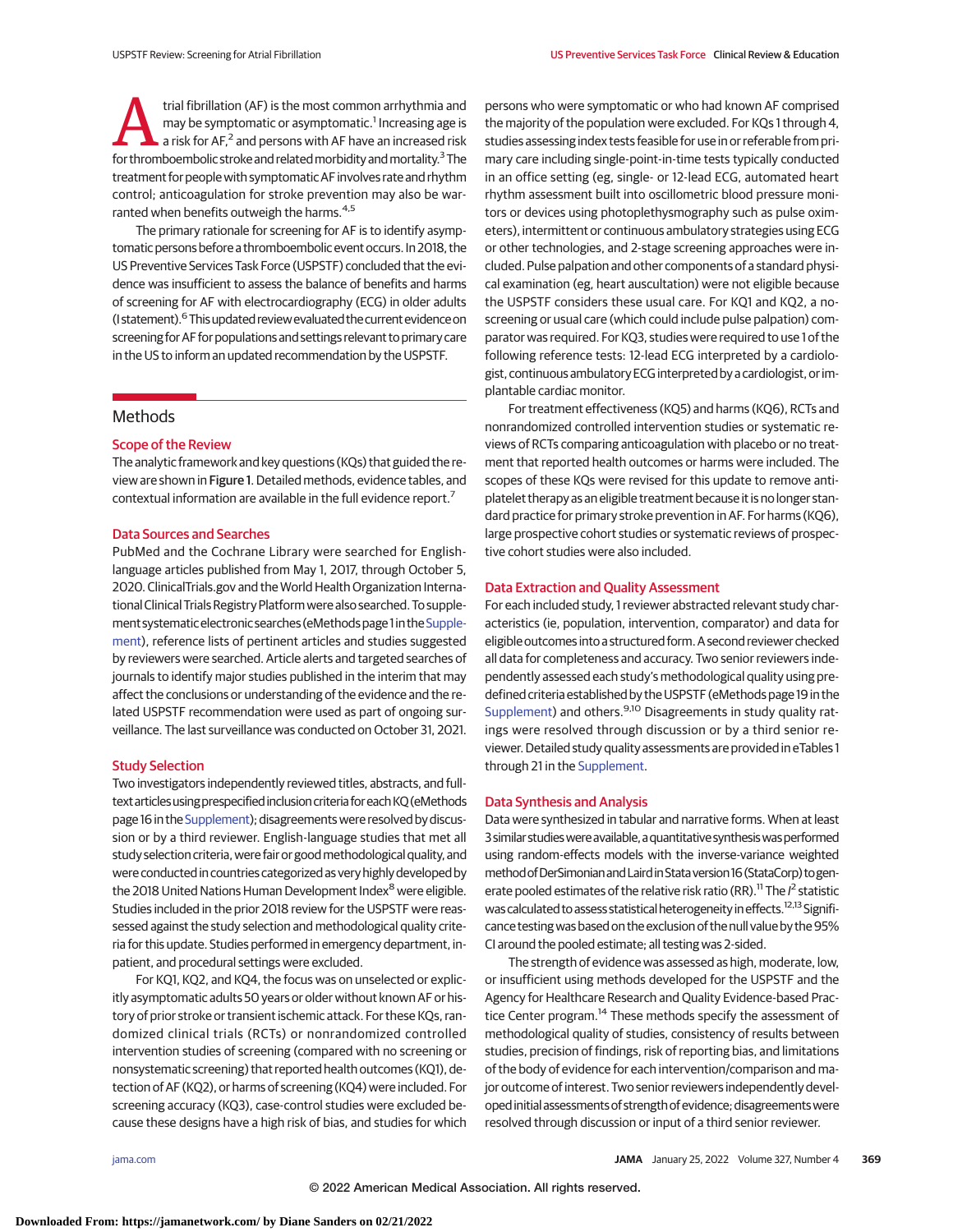

a. Does improvement in health outcomes vary for subgroups defined by stroke risk, age, sex, or race and ethnicity?

Does systematic screening for AF with selected tests identify older adults with previously undiagnosed AF more effectively than usual care?

3 What is the accuracy of selected screening tests for diagnosing AF in asymptomatic adults?

- What are the harms of screening for AF with selected tests in older adults? a. Do the harms of screening vary for subgroups defined by stroke risk, age, sex, or race and ethnicity?
- What are the benefits of anticoagulation therapy on health outcomes in asymptomatic, screen-detected older adults with AF?
	- a. Do the benefits of anticoagulation vary for subgroups defined by stroke or bleeding risk, age, sex, race and ethnicity, or AF burden (ie, number of episodes, duration of episodes, and proportion of time spent in AF)?

What are the harms of anticoagulation therapy in asymptomatic, screen-detected older adults with AF? a. Do the harms of anticoagulation therapy vary for subgroups defined by stroke risk or bleeding risk, age, sex, race and ethnicity, or AF burden?

#### AF indicates atrial fibrillation.

# Results

5

6

4

2

Twenty-six studies (N = 113 784) from 33 publications were included (Figure 2).4,15-42 Twelve of these studies were new to this update.<sup>33-46</sup> Three RCTs reported on the benefits of screening (KQ1); 8 RCTs reported on the diagnostic yield of screening (KQ2); 9 studies reported on the accuracy of various screening strategies (KQ3); 4 RCTs and 1 cohort study reported on the harms of screening (KQ4); 5 RCTs and 5 systematic reviews reported on the health benefits of treatment with anticoagulation (KQ5); and 5 RCTs, 6 systematic reviews, and 1 cohort study reported on the harms of treatment with anticoagulation (KQ6). A list of full-text articles screened but excluded is provided in the [Supplement](https://jamanetwork.com/journals/jama/fullarticle/10.1001/jama.2021.21811?utm_campaign=articlePDF%26utm_medium=articlePDFlink%26utm_source=articlePDF%26utm_content=jama.2021.21811) (page 101).

#### Benefits of Screening

**Key Question 1.**Does screening for AF with selected tests improve health outcomes (ie, reduce all-cause mortality, reduce morbidity or mortality from stroke, or improve quality of life) in asymptomatic older adults?

**Key Question 1a.** Does improvement in health outcomes vary for subgroups defined by stroke risk, age, sex, or race and ethnicity?

Three RCTs randomized persons to screening vs no screening; however, only 1 of these studies was designed and powered for evaluating health outcomes.<sup>44,45,47</sup> Although the other 2 RCTs were powered for evaluating differences in the detection of AF (a KQ2 outcome), they reported a limited amount of information related to health outcomes, but events were rare.<sup>32,43</sup> Findings from these 2 RCTs are reported in eTables 22 through 25 in the [Supplement.](https://jamanetwork.com/journals/jama/fullarticle/10.1001/jama.2021.21811?utm_campaign=articlePDF%26utm_medium=articlePDFlink%26utm_source=articlePDF%26utm_content=jama.2021.21811)

The fair-quality STROKESTOP study randomized adults aged 75 or 76 years living in 2 regions of Sweden to an invitation to screening (n = 14 387) or to a control group that did not receive an invitation to screening (n = 14 381).  $44,45,47$  At baseline, 12.1% of the intervention group and 12.8% of the control group had known AF.<sup>44</sup> Of those invited to screening, 51.3% participated in the screening intervention, which was 2 weeks of twice-daily intermittent singlelead ECG monitoring with a handheld device for 30 seconds.<sup>44,45,47</sup> The intervention was not masked, and outcome ascertainment was through national health registry data; outcome assessment was not formally masked, and outcomes were not centrally adjudicated. The primary outcome was originally specified as ischemic stroke but was changed by study investigators in 2017 before any data analysis to a composite end point that included ischemic stroke, hemorrhagic stroke, systemic embolism, bleeding leading to hospitalization, and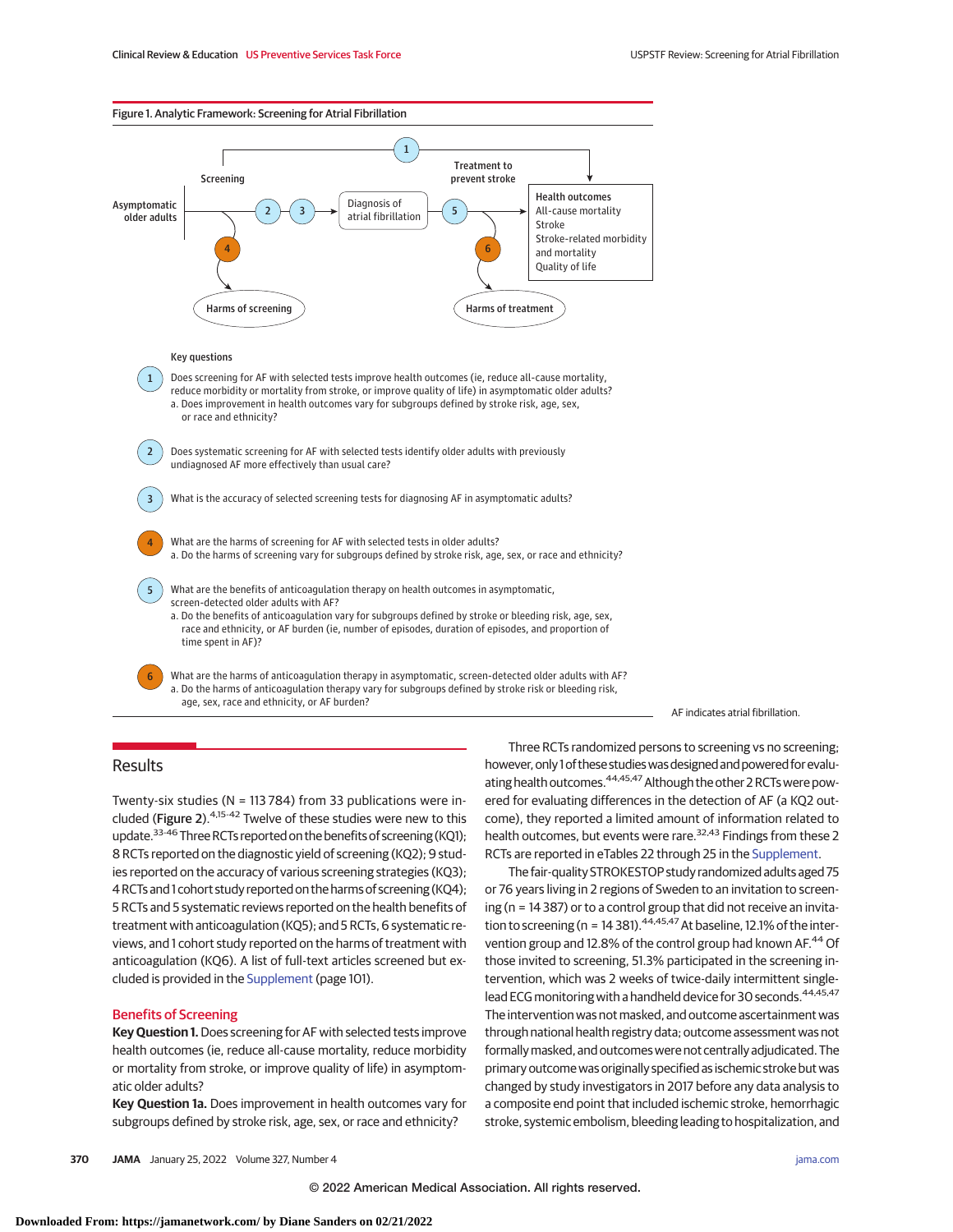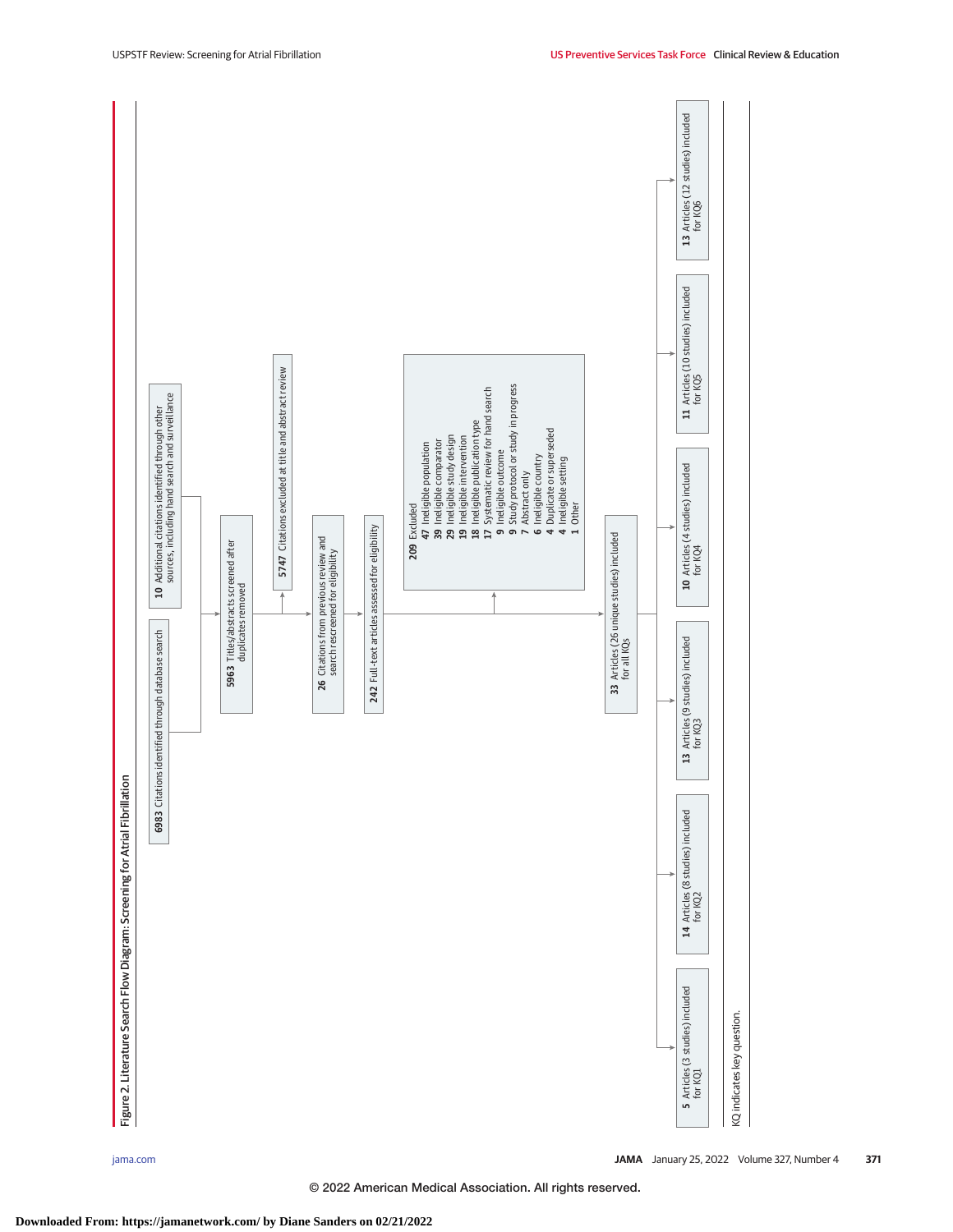all-cause mortality. At a median follow-up of 6.9 years, the rate of composite end point events was significantly lower in the invitationto-screening group (5.45 events/100 person-years) compared with the control group (5.68 events/100 person-years) with an unadjusted hazard ratio (HR) of 0.96 (95% CI, 0.92-1.00;  $P = .045$ ).<sup>44</sup> No significant differences were observed between the invitation-toscreening group and the control group for any of the individual outcomes contributing to the composite end point (eTable 25 in the [Supplement\)](https://jamanetwork.com/journals/jama/fullarticle/10.1001/jama.2021.21811?utm_campaign=articlePDF%26utm_medium=articlePDFlink%26utm_source=articlePDF%26utm_content=jama.2021.21811).<sup>44</sup> No findings were reported for the subgroup of participants without known AF at baseline.

#### Detection of AF

**Key Question 2.** Does systematic screening for AF with selected tests identify older adults with previously undiagnosed AF more effectively than usual care?

Eight fair-quality RCTs in 14 articles (n = 86 590) were included<sup>15-19,29,32,33,36,41,43-45,47</sup>; 5 RCTs were new to this update.33,36,41,43-45,47 Study, population, and intervention characteristics are reported in Table 1, with detailed characteristics reported in eTables 22 through 24 in the [Supplement.](https://jamanetwork.com/journals/jama/fullarticle/10.1001/jama.2021.21811?utm_campaign=articlePDF%26utm_medium=articlePDFlink%26utm_source=articlePDF%26utm_content=jama.2021.21811) Six trials<sup>32,33,36,41,43-45,47</sup> compared ECG screening with no screening, 1 trial<sup>29</sup> compared ECG screening with pulse palpation chart reminders, and 1 trial<sup>15-19</sup> compared both. Four trials<sup>15-19,29,36,41</sup> used a 1-time approach to screening (eg, single-lead ECG during an office visit), 2 trials evaluated intermittent screening with a handheld ECG twice daily for 2 weeks<sup>44,45,47</sup> or for 1 year,<sup>32</sup> and 2 trials<sup>33,43</sup> used 2 rounds of a continuous patch ECG patch for 2 weeks; 1 of these trials also included twice-daily blood pressure screening with automated AF detection.<sup>32,43</sup>

Across studies, the detection of previously unknown AF was reported at 4 to 12 months of follow-up. Findings are summarized in Figure 3 and in eTable 25 in the [Supplement.](https://jamanetwork.com/journals/jama/fullarticle/10.1001/jama.2021.21811?utm_campaign=articlePDF%26utm_medium=articlePDFlink%26utm_source=articlePDF%26utm_content=jama.2021.21811) Screening identified numerically more cases of AF compared with no screening in the 3 cluster-randomized trials using 1-time approaches to screening compared with no screening (absolute risk difference range, 0.06- 0.60 percentage points; RR range, 1.04-1.58)<sup>15-19,36,41</sup>; however, this difference was statistically significant only in the Screening for Atrial Fibrillation in the Elderly (SAFE) trial (n = 14 802).<sup>15-19</sup> In 2 of these trials, only 10.7%<sup>36</sup> and 44.5%<sup>41</sup> of eligible participants at intervention practices received the screening test. Detection of previously unknown AF was significantly higher in the 4 trials comparing intermittent or continuous ECG screening approaches with no screening, with absolute risk differences ranging from 1.0% to 4.8% and RRs ranging from 1.1 to 11.2.32,33,43-45,47 Intervention fidelity ranged from 51.3% to 74.0% in the intermittent screening trials and from 65.0% to 79.0% in the continuous screening trials.15,29,32,33

#### Accuracy of Screening Tests

**Key Question 3.**What is the accuracy of selected screening tests for diagnosing AF in asymptomatic adults?

Nine studies published in 13 articles<sup>15,34,37-43</sup> (n = 4978) reported on the accuracy of primary care–feasible screening tests; population, index test, and reference test characteristics are summarized in Table 2, with details reported in eTables 26 through 28 in the [Supplement.](https://jamanetwork.com/journals/jama/fullarticle/10.1001/jama.2021.21811?utm_campaign=articlePDF%26utm_medium=articlePDFlink%26utm_source=articlePDF%26utm_content=jama.2021.21811) All are new to this update because this KQ was not included in the previous report.

The sensitivity and specificity of various screening tests varied and are summarized in Table 3, with details reported in eTable 29 in the [Supplement.](https://jamanetwork.com/journals/jama/fullarticle/10.1001/jama.2021.21811?utm_campaign=articlePDF%26utm_medium=articlePDFlink%26utm_source=articlePDF%26utm_content=jama.2021.21811) The 1 study $43$  using a continuous ECG reference standard reported a lower sensitivity (0.35) compared with the studies that used a 1-time 12-lead ECG interpreted by a cardiologist, likely a result of increased detection of paroxysmalAF.In a population of 1000 persons with a prevalence of undiagnosed AF of  $1.3\%$ , there would be between 4 and 13 true-positive test results, 0 to 237 false-positive results, 0 to 9 false-negative results, and 750 to 987 true-negative results based on extrapolation of the accuracy data reported by included studies.

# Harms of Screening

**Key Question 4.** What are the harms of screening for AF with selected tests in older adults?

**Key Question 4a.**Do the harms of screening vary for subgroups defined by stroke risk, age, sex, or race and ethnicity?

Four RCTs (SAFE, <sup>15-19</sup> SCREEN-AF, <sup>43</sup> STROKESTOP, <sup>45, 47, 48</sup> and mHealth Screening to Prevent Strokes [mSToPS]<sup>33</sup>) reported harms of screening; all were described in the KQ1 and KQ2 sections of this article and are included in Table 1. SAFE<sup>15-19</sup> was included in the prior review for the USPSTF; the rest are new to this update. The mSToPS RCT also included a prospective cohort component that reported relevant outcomes.<sup>33</sup> Detailed study characteristics and results are reported in eTables 30 and 31 in the [Supplement.](https://jamanetwork.com/journals/jama/fullarticle/10.1001/jama.2021.21811?utm_campaign=articlePDF%26utm_medium=articlePDFlink%26utm_source=articlePDF%26utm_content=jama.2021.21811)

SAFE reported no difference in anxiety scores between those screened with ECG compared with pulse palpation reminders.<sup>15-19</sup> In STROKESTOP, the rate of hemorrhagic stroke was 0.16 events per 100 person-years in the invitation-to-screening group compared with 0.18 in the control group (HR, 0.88 [95% CI, 0.70-1.11]).<sup>44</sup> The rate of hospitalization for major bleeding was 1.71 events per 100 person-years in the invitation-to-screening group, compared with 1.74 in the control group (HR, 0.98 [95% CI, 0.91-1.06]). In SCREEN-AF, authors reported 0 intracranial hemorrhages.<sup>43</sup> The 2 RCTs evaluating continuous patch ECG screening reported an incidence of skin irritation ranging from 1.2% to 1.5%<sup>33,43</sup> and an incidence of non-AF arrhythmias ranging from 0% to 3.9% depending on the arrhythmia, although the clinical consequences of this detection are not known. In themSToPS cohort study (n = 5214), the frequency of initiation of anticoagulation, antiarrhythmics, and procedures was higher among the cohort that got screened comparedwith thematched cohort that did not get screened. In the SCREEN-AF trial, no statistically significant differences were reported for emergency department visits, hospitalizations, or pacemaker implantations, although all of these events were rare in both the screening and control groups.<sup>43</sup> No studies reported on variation in harms by subgroups.

# Benefits of Anticoagulation

**Key Question 5.** What are the benefits of anticoagulation therapy on health outcomes in asymptomatic, screen-detected older adults with AF?

**Key Question 5a.** Do the benefits of anticoagulation vary for subgroups defined by stroke or bleeding risk, age, sex, race and ethnicity, or AF burden (ie, number of episodes, duration of episodes, and proportion of time spent in AF)?

Although the aim of this KQ was to determine the benefits of treatment in screen-detected older adults with AF, no trials or systematic reviews that focused solely on this population were identified. Five fair-quality RCTs of anticoagulation in persons with clinically detected AF were identified<sup>21-26</sup>; none were new to this update. Most study participants had long-standing, persistent AF; few had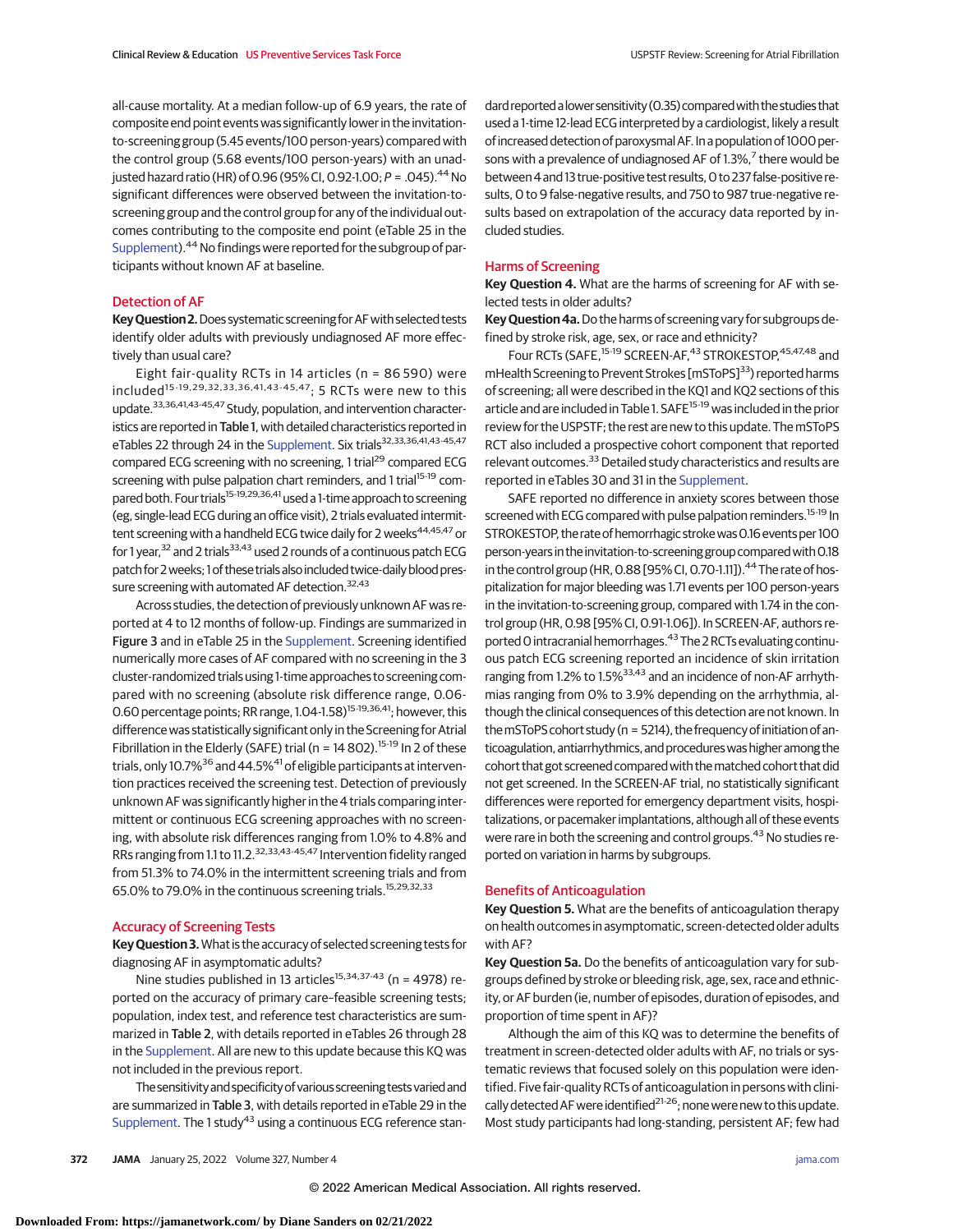| Fair<br>Fair<br>Fair<br>Fair<br>$\overline{12}$<br>12<br>6<br>4<br>Reminder for pulse palpation in the chart; clinicians encouraged to record<br>Patients invited to attend a nurse-led screening clinic for pulse palpation<br>Patients invited to attend a nurse-led screening clinic for pulse palpation<br>to conduct pulse palpation, oscillometric blood pressure monitor with AF<br>Reminder in chart of eligible patients randomly selected at each practice<br>Practices instructed to screen persons 265 y without AF during visits<br>Single-use, 14-d, ambulatory ECG skin patch for 2 wk on enrollment<br>detection feature, and single-lead handheld ECG with optional<br>Delayed screening initiated 4 mo after enrollment date (1293)<br>using a single-lead ECG; implementation left to the discretion<br>and a second patch 3 mo later for another 2 wk (1366)<br>Holter monitoring if all 3 test results negative (9400)<br>No screening, care as usual (8526)<br>No screening, care as usual (9789)<br>pulse during routine visits (1502)<br>and single-lead ECG (1499)<br>and 12-lead ECG (4933)<br>12-lead ECG (4933)<br>of practices (8581)<br>10 248 (53.4)<br>ntervention:<br>4610 (54.1)<br>4680 (54.5)<br>1756 (58.8)<br>1026 (38.6)<br>Control:<br>Control: 75.0 (6.9)<br>Intervention:<br>Intervention:<br>74.5(7.3)<br>75.2 (6.8)<br>74.3 (7.3)<br>72.4(7.3)<br>75.5 (NR)<br>Control: |
|---------------------------------------------------------------------------------------------------------------------------------------------------------------------------------------------------------------------------------------------------------------------------------------------------------------------------------------------------------------------------------------------------------------------------------------------------------------------------------------------------------------------------------------------------------------------------------------------------------------------------------------------------------------------------------------------------------------------------------------------------------------------------------------------------------------------------------------------------------------------------------------------------------------------------------------------------------------------------------------------------------------------------------------------------------------------------------------------------------------------------------------------------------------------------------------------------------------------------------------------------------------------------------------------------------------------------------------------------------------------------------------------------------------------|
|                                                                                                                                                                                                                                                                                                                                                                                                                                                                                                                                                                                                                                                                                                                                                                                                                                                                                                                                                                                                                                                                                                                                                                                                                                                                                                                                                                                                                     |
|                                                                                                                                                                                                                                                                                                                                                                                                                                                                                                                                                                                                                                                                                                                                                                                                                                                                                                                                                                                                                                                                                                                                                                                                                                                                                                                                                                                                                     |
|                                                                                                                                                                                                                                                                                                                                                                                                                                                                                                                                                                                                                                                                                                                                                                                                                                                                                                                                                                                                                                                                                                                                                                                                                                                                                                                                                                                                                     |
|                                                                                                                                                                                                                                                                                                                                                                                                                                                                                                                                                                                                                                                                                                                                                                                                                                                                                                                                                                                                                                                                                                                                                                                                                                                                                                                                                                                                                     |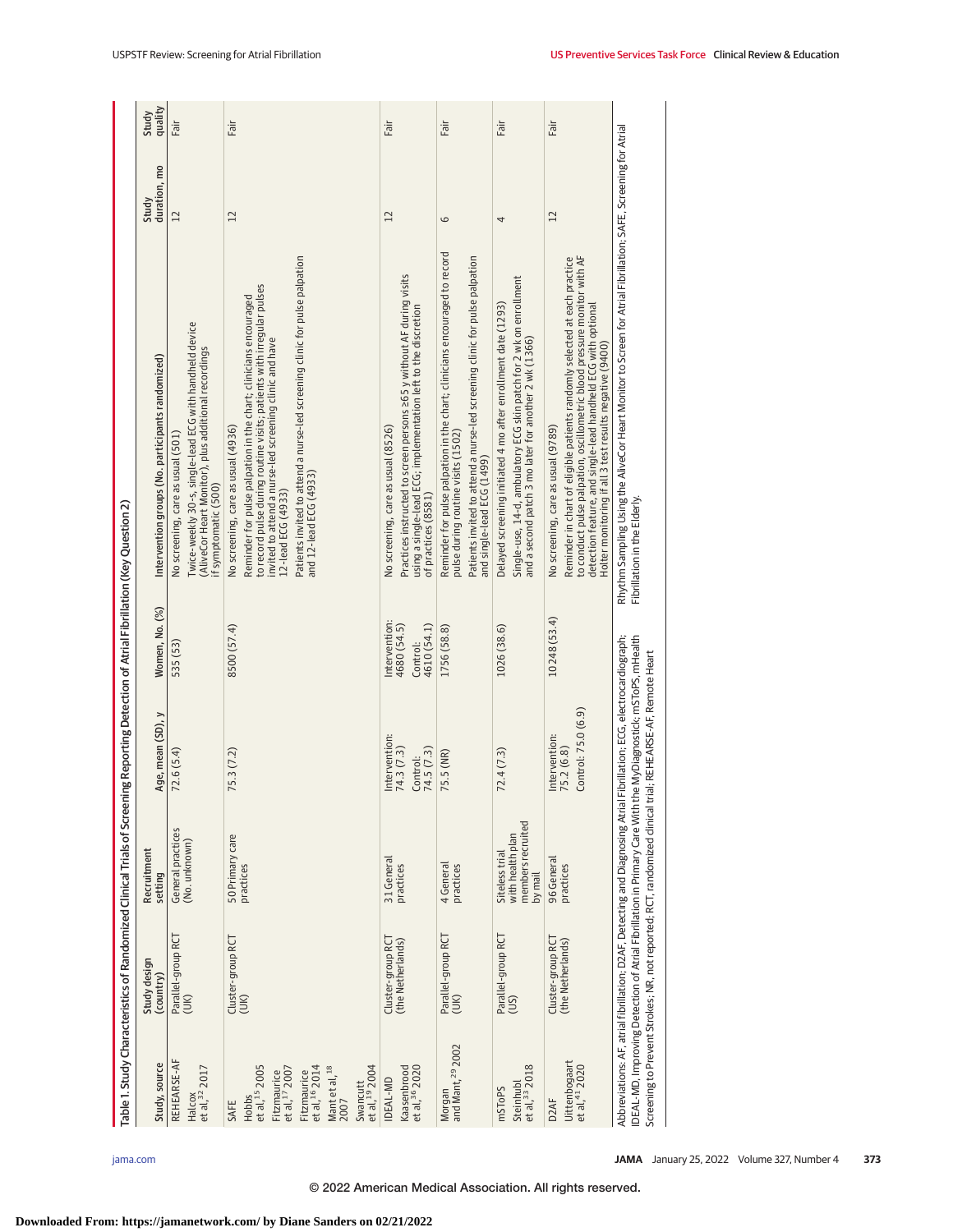| Figure 3. Comparative Detection of Atrial Fibrillation From RCTs of Screening (KQ2)                                                                                                                          |                 |                                                 |                                |                                |                               |                           |                                                                                                                                                                                                                    |                       |                         |                     |
|--------------------------------------------------------------------------------------------------------------------------------------------------------------------------------------------------------------|-----------------|-------------------------------------------------|--------------------------------|--------------------------------|-------------------------------|---------------------------|--------------------------------------------------------------------------------------------------------------------------------------------------------------------------------------------------------------------|-----------------------|-------------------------|---------------------|
|                                                                                                                                                                                                              | Duration,       |                                                 | No. of cases/total (%)         |                                | Absolute risk                 | Favors   Favors           |                                                                                                                                                                                                                    |                       | Favors : Favors         |                     |
| Source, y                                                                                                                                                                                                    | mo              | Type                                            | Intervention                   | Comparator                     | difference (95% CI)           | comparator   intervention |                                                                                                                                                                                                                    | Risk ratio (95% CI)   | comparator intervention |                     |
| ECG vs no screening                                                                                                                                                                                          |                 |                                                 |                                |                                |                               |                           |                                                                                                                                                                                                                    |                       |                         |                     |
| SAFE, 15 2005                                                                                                                                                                                                | $\overline{12}$ | One-time                                        | 74/4933 (1.5)                  | 47/4936 (1.0)                  | 0.0055 (0.0011 to 0.0098)     |                           |                                                                                                                                                                                                                    | L.58 (1.10 to 2.27)   |                         |                     |
| IDEAL-MD, 36 2020                                                                                                                                                                                            | $\overline{12}$ | One-time                                        | 123/8581 (1.4)                 | 117/8526 (1.4)                 | 0.0006 (-0.0029 to 0.0041)    |                           |                                                                                                                                                                                                                    | 1.04 (0.81 to 1.34)   |                         |                     |
| STROKESTOP, 44 2021                                                                                                                                                                                          | G               | Intermittent (2 wk)                             | 1991/13779 (14.5) <sup>a</sup> | 1850/13798 (13.4) <sup>a</sup> | 0.0104(0.0022 to 0.0186)      |                           |                                                                                                                                                                                                                    | 1.08 (1.02 to 1.14)   |                         |                     |
| REHEARSE-AF, 32 2017                                                                                                                                                                                         | $\overline{12}$ | Intermittent $(12 \text{ mo})$ $19/500$ $(3.8)$ |                                | 5/501 (1.0)                    | 0.0280 (0.0091 to 0.0469)     |                           |                                                                                                                                                                                                                    | 3.81 (1.43 to 10.12)  |                         |                     |
| SCREEN-AF, 43 2021                                                                                                                                                                                           | G               | Continuous                                      | 23/434 (5.3)                   | 2/422(0.5)                     | 0.0483 (0.0262 to 0.0703)     |                           |                                                                                                                                                                                                                    | 11.18 (2.65 to 47.13) |                         |                     |
| mSToPS, <sup>33</sup> 2018                                                                                                                                                                                   |                 | Continuous                                      | 53/1366 (3.9)                  | 12/1293 (0.9)                  | 0.0295(0.0180 to 0.0410)      |                           |                                                                                                                                                                                                                    | 4.18 (2.24 to 7.79)   |                         |                     |
| Systematic BP and ECG vs no screening                                                                                                                                                                        |                 |                                                 |                                |                                |                               |                           |                                                                                                                                                                                                                    |                       |                         |                     |
| D2AF,41 2020                                                                                                                                                                                                 | $\overline{12}$ | One-time                                        | 144/8874 (1.6)                 | 139/9102 (1.5)                 | 0.0010 (-0.0027 to 0.0046)    |                           |                                                                                                                                                                                                                    | 1.06 (0.84 to 1.34)   |                         |                     |
| ECG screening vs pulse palpation reminders                                                                                                                                                                   |                 |                                                 |                                |                                |                               |                           |                                                                                                                                                                                                                    |                       |                         |                     |
| SAFE, 15 2005                                                                                                                                                                                                | 12              | One-time                                        | 74/4933 (1.5)                  | 75/4933 (1.5)                  | $-0.0002 (-0.0050 to 0.0046)$ |                           |                                                                                                                                                                                                                    | 0.99(0.72 to 1.36)    |                         |                     |
| Morgan and Mant, 29 2002 6                                                                                                                                                                                   |                 | One-time                                        | 12/1499 (0.8)                  | 7/1502 (0.5)                   | 0.0033 (-0.0023 to 0.0090)    |                           |                                                                                                                                                                                                                    | 1.72 (0.68 to 4.35)   |                         |                     |
| Pulse palpation reminders vs no screening                                                                                                                                                                    |                 |                                                 |                                |                                |                               |                           |                                                                                                                                                                                                                    |                       |                         |                     |
| SAFE, 15 2005                                                                                                                                                                                                | $\overline{12}$ | One-time                                        | 75/4933 (1.5)                  | 47/4936 (1.0)                  | 0.0057(0.0013 to 0.0100)      |                           |                                                                                                                                                                                                                    | 1.60 (1.11 to 2.29)   |                         |                     |
|                                                                                                                                                                                                              |                 |                                                 |                                |                                |                               |                           | 0.07<br>0.05<br>$-0.03 - 0.01 - 0.01 - 0.03$                                                                                                                                                                       |                       |                         | 50<br>$\Xi$         |
|                                                                                                                                                                                                              |                 |                                                 |                                |                                |                               |                           | Absolute risk difference (95% CI)                                                                                                                                                                                  |                       |                         | Risk ratio (95% CI) |
| To calculate the absolute risk difference in percentage points, multiply value by 100 (eg, 0.0010 multiplied<br>by 100 = 0.1 percentage points). BP indicates blood pressure; D2AF, Detecting and Diagnosing |                 |                                                 |                                |                                |                               |                           | RCT, randomized clinical trial; REHEARSE-AF, Remote Heart Rhythm Sampling Using the AliveCor Heart Monitor<br>Primary Care With the MyDiagnostick; KQ, key question; mSToPS, mHealth Screening to Prevent Strokes; |                       |                         |                     |
| Atrial Fibrillation; ECG, electrocardiography; IDEAL-MD, Improving Detection of Atrial Fibrillation in                                                                                                       |                 |                                                 |                                |                                |                               |                           | to Screen for Atrial Fibrillation; SAFE, Screening for Atrial Fibrillation in the Elderly.                                                                                                                         |                       |                         |                     |

**374 JAMA** January 25, 2022 Volume 327, Number 4 **(Reprinted)** [jama.com](http://www.jama.com?utm_campaign=articlePDF%26utm_medium=articlePDFlink%26utm_source=articlePDF%26utm_content=jama.2021.21811)

**Downloaded From: https://jamanetwork.com/ by Diane Sanders on 02/21/2022**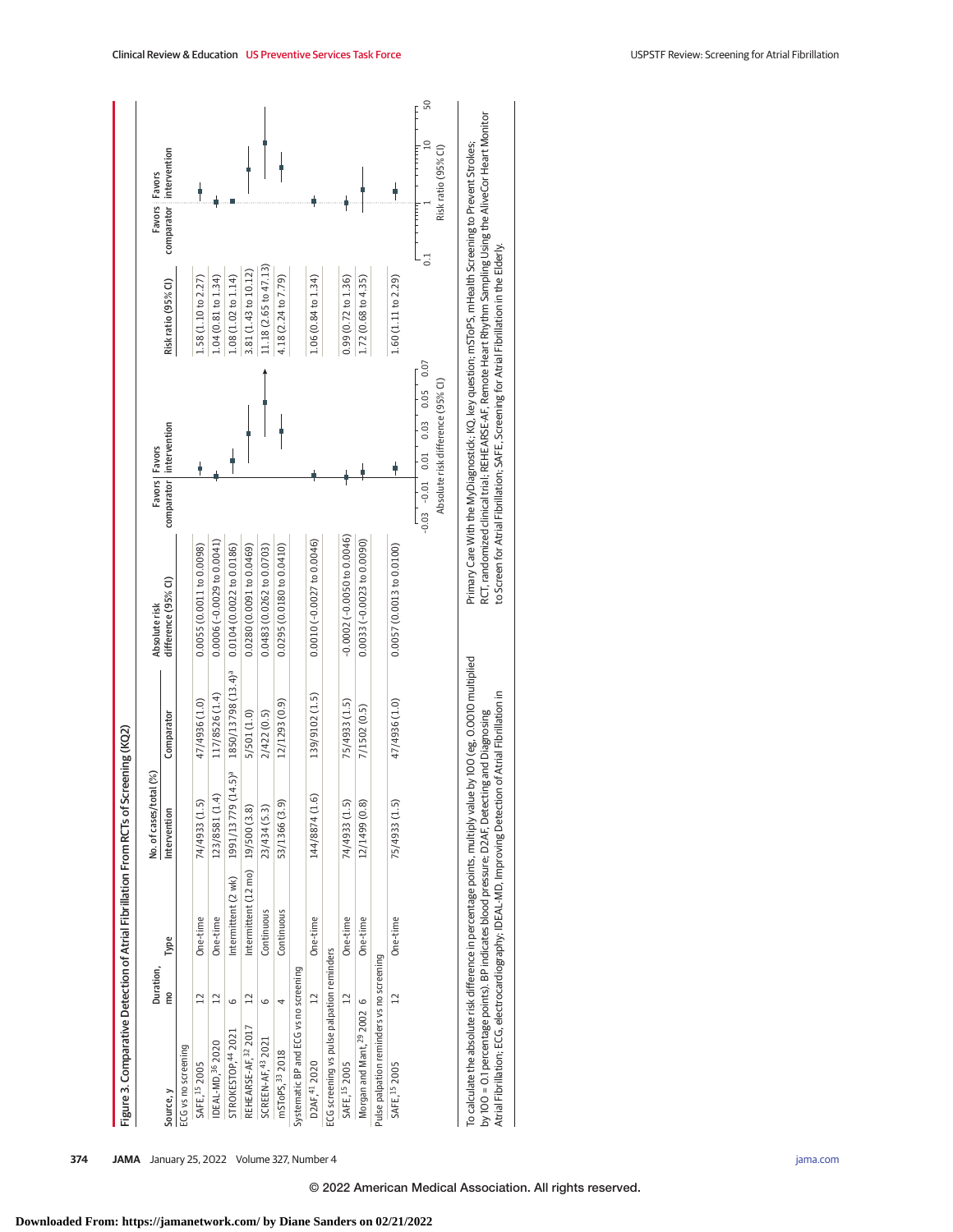|                                            |                                                                     | Table 2. Characteristics of Included Test Accuracy Studies (Key Question 3)                                                                                                                                                |                       |                    |                                |                                                                                                                                                                                                                     |                                                                                                                                                           |                  |
|--------------------------------------------|---------------------------------------------------------------------|----------------------------------------------------------------------------------------------------------------------------------------------------------------------------------------------------------------------------|-----------------------|--------------------|--------------------------------|---------------------------------------------------------------------------------------------------------------------------------------------------------------------------------------------------------------------|-----------------------------------------------------------------------------------------------------------------------------------------------------------|------------------|
| Study, source                              | Recruitment<br>setting<br>(total No.)                               | Inclusion criteria                                                                                                                                                                                                         | Age,<br>mean (SD), y  | Female.<br>No. (%) |                                | Index test(s)                                                                                                                                                                                                       | Reference test(s)                                                                                                                                         | Study<br>quality |
| Himmelreich<br>et al, 37 2019              | 10 General<br>practices in the<br>Netherlands<br>(106)              | Age $\geq$ 18 y with<br>12-lead ECG<br>ordered for<br>nonacute<br>indications                                                                                                                                              | 69.3 (10.7)           | 62(58)             |                                | Single-lead, handheld ECG<br>(KardiaMobile) with<br>automated AF detection<br>during an office visit <sup>a</sup>                                                                                                   | 12-Lead ECG<br>independently interpreted<br>by 2 cardiologists                                                                                            | Good             |
| SAFE<br>Hobbs et al. <sup>15</sup><br>2005 | 25 General<br>practices in the<br>UK (1452)                         | Age $\geq 65$ y                                                                                                                                                                                                            | 75.3 $(7.2)^b$        |                    | 8500 (57.4)                    | (1) General<br>practitioner-interpreted<br>12-lead ECG<br>(2) General<br>practitioner-interpreted<br>limb-lead II ECG<br>(3) General                                                                                | 12-Lead ECG<br>independently interpreted<br>by 2 cardiologists                                                                                            | Good             |
|                                            |                                                                     |                                                                                                                                                                                                                            |                       |                    |                                | practitioner-interpreted<br>thoracic-lead ECG                                                                                                                                                                       |                                                                                                                                                           |                  |
| Kearley et al, 38<br>2014                  | 6 General<br>practices in the<br>UK (999)                           | Age $\geq$ 75 y                                                                                                                                                                                                            | 79.7 (NR)             |                    | 507 $(50.7)^c$                 | (1) Modified oscillometric<br><b>BP</b> monitor (Microlife<br>WatchBP) with automated<br>AF detection during an<br>office visit <sup>d</sup>                                                                        | 12-Lead ECG interpreted<br>by 2 cardiologists                                                                                                             | Fair             |
|                                            |                                                                     |                                                                                                                                                                                                                            |                       |                    |                                | (2) Single-lead ECG<br>(OMRON model HCG-801)<br>with and without<br>automated AF detection<br>during an office visit <sup>e</sup>                                                                                   |                                                                                                                                                           |                  |
| Marazzi et al, 40<br>2012                  | Hypertension<br>clinic in Italy<br>(383)                            | None specified                                                                                                                                                                                                             | 67(10.5)              | 230 (46)           |                                | (1) Oscillometric BP<br>monitor (Microlife BP A200<br>Plus) with automated AF<br>detection during an office<br>visit                                                                                                | 12-Lead ECG interpreted<br>by cardiologist                                                                                                                | Good             |
|                                            |                                                                     |                                                                                                                                                                                                                            |                       |                    |                                | (2) Oscillometric BP<br>monitor (OMRON M6) with<br>automated AF detection<br>during an office visit                                                                                                                 |                                                                                                                                                           |                  |
| Philippsen<br>et al, 34 2017               | Diabetes and<br>cardiology<br>outpatient clinics<br>in Denmark (82) | Age $\geq 65$ y and<br>treatment for<br>diabetes and<br>hypertension with<br>stable medications                                                                                                                            | 71(4)                 | $30(37)^c$         |                                | 2-Channel, 72-hour Holter<br>monitor adjudicated by 2<br>cardiologists<br>AF defined as at least 1<br>episode lasting $\geq$ 30 s                                                                                   | Continuous ECG with an<br>insertable cardiac monitor<br>(median, 588 d), with AF<br>defined as at least 1<br>episode lasting ≥2 min                       | Good             |
| Sabar et al, 42<br>2019                    | Outpatient<br>hospital<br>cardiology clinic<br>(632)                | Age $\geq$ 18 y<br>attending<br>outpatient<br>cardiology for<br>routine 12-lead<br>ECGs or other<br>appointments                                                                                                           | 66 (range<br>$18-97)$ | 384 (51)           |                                | 6-lead ECG (RhythmPad,<br>Cadiocity) with automated<br>detection during an<br>office visit                                                                                                                          | 12-Lead ECG<br>independently interpreted<br>by 2 cardiologists                                                                                            | Fair             |
| Uittenbogaart<br>et al, 41 2020            | 96 Primary care<br>practices in the<br>Netherlands<br>(742)         | Age $\geq 65$ y                                                                                                                                                                                                            | 75 <sup>b</sup>       |                    | $NR(53.4)^{b}$                 | Combined approach that<br>included pulse palpation,<br>oscillometric blood<br>pressure monitor with<br>automated AF detection<br>(WatchBP Home A,<br>Microlife), and single-lead<br>handheld ECG<br>(MyDiagnostick) | 12-Lead ECG interpreted<br>by cardiologists (only 10%<br>random sample of<br>participants with negative<br>index test results received<br>reference test) | Fair             |
| Wiesel et al, 39<br>2014                   | 2 Outpatient<br>cardiology clinics<br>in the US (148)               | Age $\geq$ 50 y                                                                                                                                                                                                            | 74 (NR)               | 75 $(41)^c$        |                                | (1) Oscillometric blood<br>pressure monitor (OMRON<br>M6 Comfort) with<br>automated irregular<br>rhythm detection during an<br>office visit                                                                         | 12-Lead ECG interpreted<br>by a cardiologist                                                                                                              | Fair             |
|                                            |                                                                     |                                                                                                                                                                                                                            |                       |                    |                                | (2) Oscillometric blood<br>pressure monitor (Microlife<br>BP A 200) with automated<br>AF detection during an<br>office visit <sup>f</sup>                                                                           |                                                                                                                                                           |                  |
| in the Elderly.                            |                                                                     | Abbreviations: AF, atrial fibrillation; BP, blood pressure; ECG, electrocardiograph;<br>KQ, key question; NR, not reported; SAFE, Screening for Atrial Fibrillation                                                        |                       |                    |                                | <sup>b</sup> For entire study population; not all study participants from the trial were<br>included in the KQ3 analyses.                                                                                           |                                                                                                                                                           |                  |
|                                            |                                                                     | <sup>a</sup> Rhythms classified by algorithm as AF, normal, unreadable, or no classification.                                                                                                                              |                       |                    | <sup>c</sup> Calculated value. | d Inconclusive results treated as "positive."                                                                                                                                                                       |                                                                                                                                                           |                  |
|                                            |                                                                     | For this analysis, screening was considered positive for any "possible AF"<br>tracings and was considered negative for all other tracings. The AF<br>classification refers to both atrial fibrillation and atrial flutter. |                       |                    | test results.                  | <sup>e</sup> "Analysis impossible" and "inconclusive results" were counted as positive                                                                                                                              |                                                                                                                                                           |                  |
|                                            |                                                                     |                                                                                                                                                                                                                            |                       |                    |                                | <sup>t</sup> Test result is considered positive if at least 2 of the 3 readings are positive for AF.                                                                                                                |                                                                                                                                                           |                  |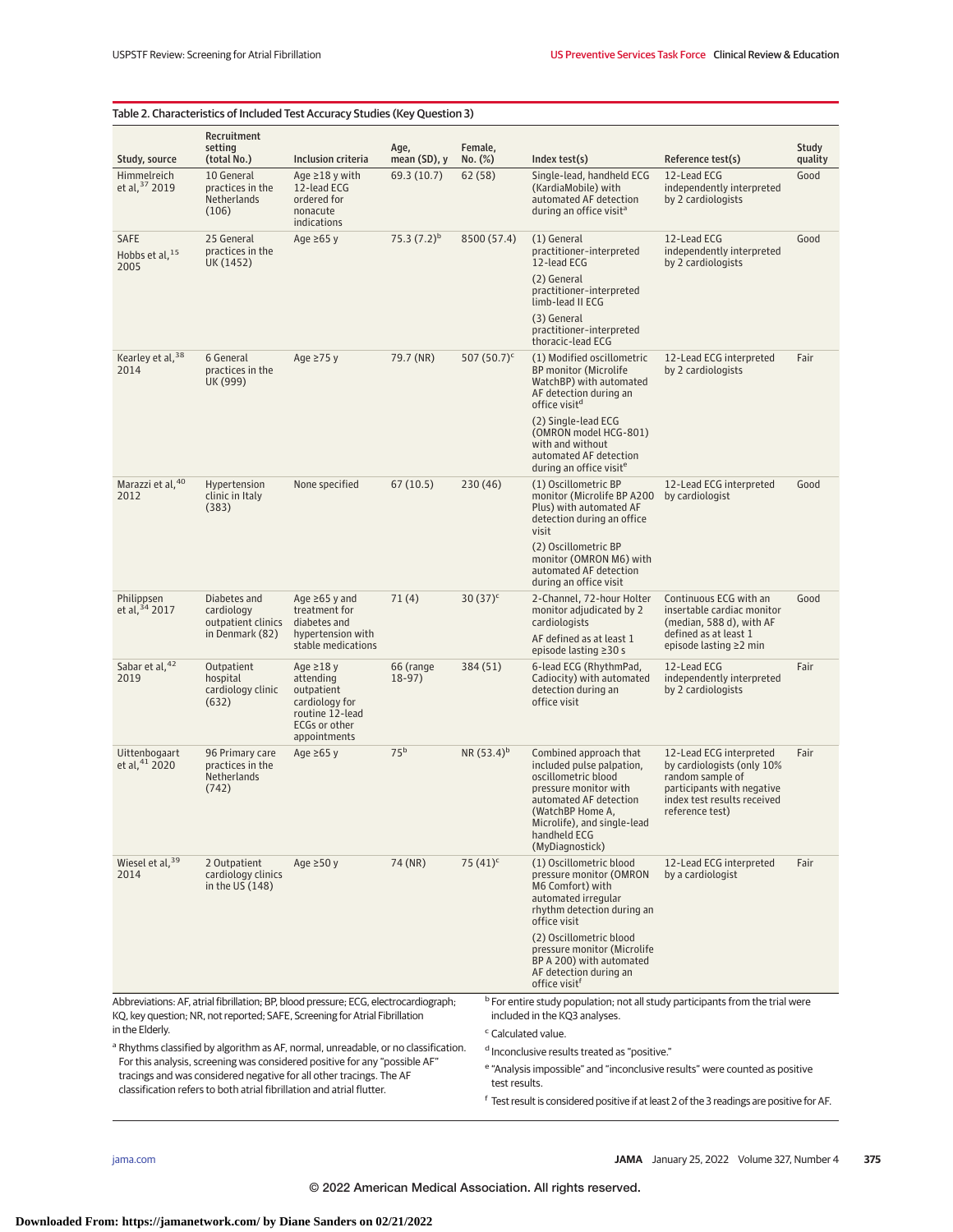|                                                                                                                                                   |                                                                     | Sensitivity           | Specificity                 | Results per 1000 tests<br>(1.3% prevalence of AF) |                 |
|---------------------------------------------------------------------------------------------------------------------------------------------------|---------------------------------------------------------------------|-----------------------|-----------------------------|---------------------------------------------------|-----------------|
| Source                                                                                                                                            | Device/method                                                       | (95% CI)              | (95% CI)                    | False-negative False-positive                     |                 |
| Oscillometric BP monitor with automated AF detection<br>vs 12-lead ECG interpreted by cardiologist                                                |                                                                     |                       |                             |                                                   |                 |
| Kearley et al, 38 2014                                                                                                                            | Microlife Watch<br><b>BP Home A</b>                                 | $0.95(0.88-0.99)$     | $0.90(0.88-0.92)$ 1         |                                                   | 99              |
| Marazzi et al, 40 2012                                                                                                                            | Microlife BP A200                                                   | $0.92$ (NR)           | Calculated: 0.95            | $\mathbf{1}$                                      | 49              |
|                                                                                                                                                   |                                                                     |                       | Study reported:<br>0.97(NR) |                                                   |                 |
| Marazzi et al. <sup>40</sup> 2012                                                                                                                 | <b>OMRON M6</b>                                                     | $1.0$ (NR)            | $0.94$ (NR)                 | $\overline{0}$                                    | 59              |
| Wiesel et al. <sup>39</sup> 2014                                                                                                                  | Microlife BP A200                                                   | $1.0(0.86 - 1.0)^a$   | $0.92(0.86 - 0.96)$ 0       |                                                   | 79              |
| Wiesel et al. <sup>39</sup> 2014                                                                                                                  | <b>OMRON M6</b>                                                     | $0.30(0.15-0.49)^{a}$ | $0.97(0.93 - 0.99)$ 9       |                                                   | 30              |
| Single-lead ECG with automated AF detection<br>vs 12-lead ECG interpreted by cardiologist                                                         |                                                                     |                       |                             |                                                   |                 |
| Himmelreich et al, 37 2019 KardiaMobile                                                                                                           |                                                                     | $0.88(0.47-1.0)$      | $1.0(0.96-1.0)$             | $\overline{2}$                                    | $\Omega$        |
| Kearley et al, 38 2014                                                                                                                            | <b>OMRON</b>                                                        | $0.99(0.93-1.0)$      | $0.76(0.73-0.79) < 1$       |                                                   | 237             |
| 6-lead ECG with automated AF detection<br>vs 12-lead ECG interpreted by cardiologist                                                              |                                                                     |                       |                             |                                                   |                 |
| Sabar et al, 42 2019                                                                                                                              | 6-Lead ECG                                                          | $0.95$ (NR)           | $0.99$ (NR)                 | $\mathbf{1}$                                      | 10              |
| General practitioner-interpreted ECG<br>vs 12-lead ECG interpreted by cardiologist                                                                |                                                                     |                       |                             |                                                   |                 |
| SAFE, 15 2005                                                                                                                                     | 12-lead ECG                                                         | $0.80(0.71 - 0.87)$   | $0.92(0.90-0.93)$ 3         |                                                   | 79              |
|                                                                                                                                                   | Single limb lead                                                    | $0.83(0.75-0.88)$     | $0.88(0.87-0.90)$ 2         |                                                   | 118             |
|                                                                                                                                                   | Single thoracic lead                                                | $0.85(0.79-0.91)$     | $0.86(0.84-0.88)$ 2         |                                                   | 138             |
| Combined pulse palpation, oscillometric BP,<br>and single-lead ECG both with automated AF detection<br>vs 12-lead ECG interpreted by cardiologist |                                                                     |                       |                             |                                                   |                 |
| D2AF, 41 2020                                                                                                                                     | MyDiagnostick device NDb<br>and Microlife Watch<br><b>BP Home A</b> |                       | ND <sup>b</sup>             | ND <sup>b</sup>                                   | ND <sup>b</sup> |
| 72-h continuous Holter monitoring<br>vs continuous ECG monitoring with<br>insertable cardiac monitor over median 588 dc                           |                                                                     |                       |                             |                                                   |                 |
| Philippsen et al, 34 2017                                                                                                                         |                                                                     | Calculated: 0.12      | Calculated: 1               | <b>NA</b>                                         | <b>NA</b>       |

Abbreviations: AF, atrial fibrillation; BP, blood pressure; D2AF, Detecting and Diagnosing Atrial Fibrillation; ECG, electrocardiograph; KQ, key question; NA, not available; ND, not determinable; NR, not reported; SAFE, Screening for Atrial Fibrillation in the Elderly.

<sup>a</sup> The author of this study disclosed holding a patent for the AF detection algorithm present in the Microlife BP device; the sensitivity of the OMRON oscillometric device was markedly lower in this study when compared with the estimate for Microlife and when compared with the OMRON device reported in the study by Marazzi et al.<sup>40</sup>

- <sup>b</sup> The study only performed a 12-lead referent test on a random sample of participants who tested negative on the index screening test; thus, data to determine sensitivity and specificity were not available. However, based on data reported, the positive predictive value is 6% and the negative predictive value is 100%, suggesting a test with very high sensitivity but poor specificity.
- <sup>c</sup> Holter monitoring occurred approximately 1 month after placement of implantable cardiac monitor. When limited to the same 72-hour monitoring window, sensitivity was 1.0.

a history of transient ischemic attack or stroke (<8%). All trials evaluated titrated doses of warfarin. Study characteristics are detailed in eTables 32 and 33 in the [Supplement.](https://jamanetwork.com/journals/jama/fullarticle/10.1001/jama.2021.21811?utm_campaign=articlePDF%26utm_medium=articlePDFlink%26utm_source=articlePDF%26utm_content=jama.2021.21811)

In pooled analysis of the 5 RCTs (n = 2145), warfarin treatment over a mean of 1.5 years was significantly associated with reductions in all-cause mortality (pooled RR, 0.68 [95% CI, 0.50-0.93];  $I^2$  = 0%), ischemic stroke (pooled RR, 0.32 [95% CI, 0.20-0.51];  $I^2$  = 0%), and moderately to severely disabling stroke (pooled RR, 0.38 [95% CI, 0.19-0.78];  $l^2 = 0$ %), compared with controls (Figure 4). For a population with a baseline annual stroke risk of 4%, such as patients with  $CHA<sub>2</sub>DS<sub>2</sub>$ -VASc scores of 3 or 4, warfarin would be associated with a number needed to treat of 24 (95% CI, 17-36) to prevent 1 ischemic stroke over 1.5 years. Individual study results are detailed in eTable 34 in the [Supplement.](https://jamanetwork.com/journals/jama/fullarticle/10.1001/jama.2021.21811?utm_campaign=articlePDF%26utm_medium=articlePDFlink%26utm_source=articlePDF%26utm_content=jama.2021.21811)

Results of 5 previously included systematic reviews (including 2 individual patient data meta-analyses) evaluating warfarin compared with placebo or control were consistent with the findings from the pooled analysis of included studies and are summarized in eTables 13 and 36 in the [Supplement.](https://jamanetwork.com/journals/jama/fullarticle/10.1001/jama.2021.21811?utm_campaign=articlePDF%26utm_medium=articlePDFlink%26utm_source=articlePDF%26utm_content=jama.2021.21811)<sup>4,20,28,30,31</sup> Authors of a networkmeta-analysis of 21 RCTs (n = 96 017) reported statistically significant associations for reductions in stroke or systemic embolism and all-cause mortality for 4 direct oral anticoagulants compared with placebo (adjusted odds ratios ranged from 0.32 to 0.44; eTable 36 in the [Supplement\)](https://jamanetwork.com/journals/jama/fullarticle/10.1001/jama.2021.21811?utm_campaign=articlePDF%26utm_medium=articlePDFlink%26utm_source=articlePDF%26utm_content=jama.2021.21811).<sup>30</sup>

With respect to subgroup findings, an individual patient data meta-analysis<sup>31</sup> reported lower stroke risk with warfarin in male patients (relative risk reduction, 60% [95% CI, 35%-76%]) and in female patients (relative risk reduction, 84% [95% CI, 55%-95%]), but the difference between male and female patients was not statistically significant.<sup>31</sup> In another individual patient data meta-analysis,  $20$ warfarin was associated with reduced risk for ischemic stroke for all ages, with no statistically significant interaction with increasing age.<sup>20</sup>

## Harms of Anticoagulation

**Key Question 6.** What are the harms of anticoagulation therapy in asymptomatic, screen-detected older adults with AF?

**Key Question 6a.**Do the harms of anticoagulation therapy vary for subgroups defined by stroke risk or bleeding risk, age, sex, race and ethnicity, or AF burden?

Although the aim was to determine the harms of anticoagulation treatment for screen-detected older adults with AF, no trials or systematic reviews that focused solely on this population were identified. The same 5 RCTs included for KQ5 also reported on harms of anticoagulation.<sup>21-26</sup> One new observational study (n = 28 628) was identified for this update; the Global Anticoagulant Registry in the Field-Atrial Fibrillation (GARFIELD-AF) study is a fair-quality, ongoing prospective registry of persons with newly diagnosed AF from more than 1000 primary and specialty care clinics in 32 countries.<sup>35</sup>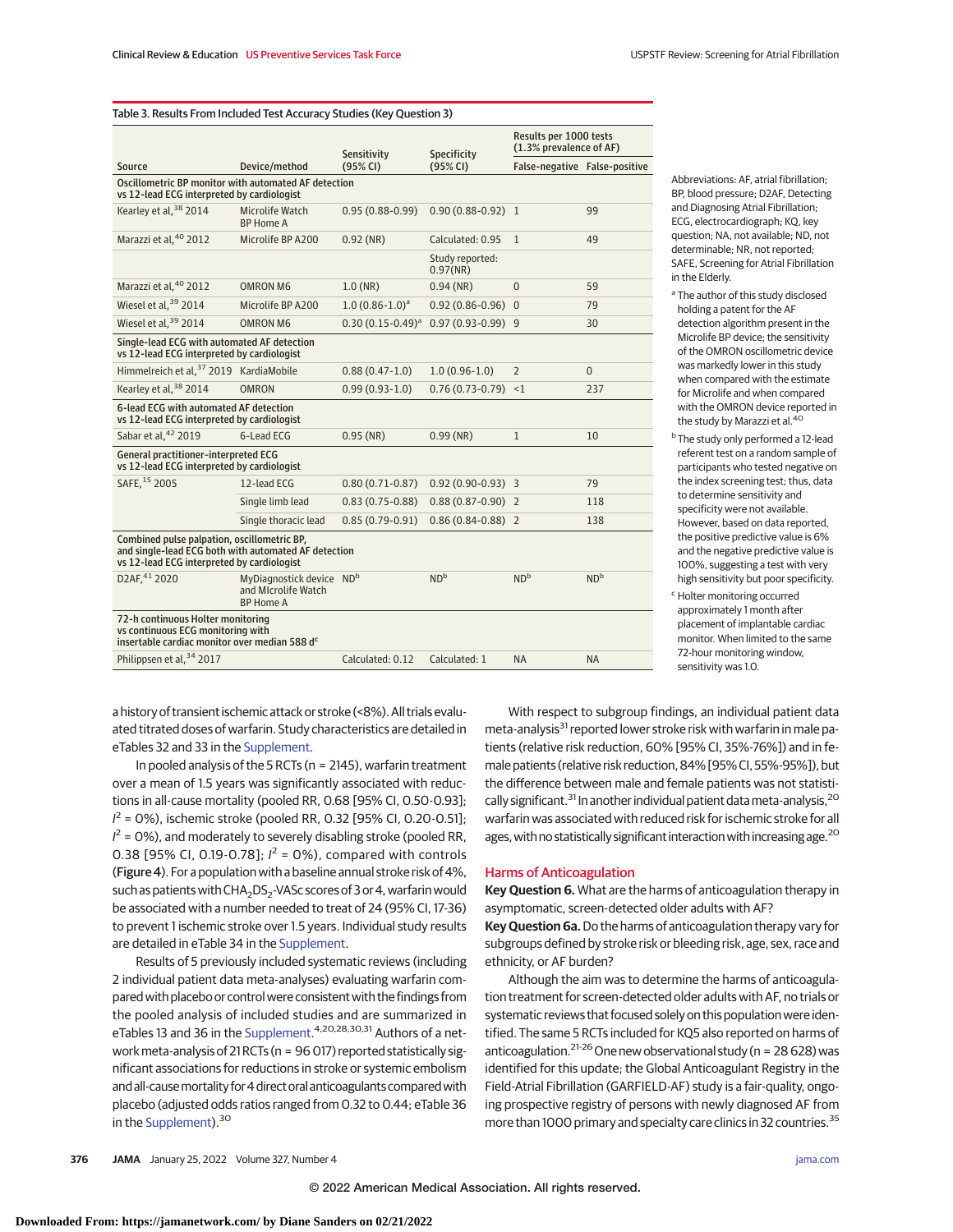# Figure 4. Benefits and Harms of Warfarin for Stroke Prevention Compared With Placebo or Control

|                                                |              |                  | Intervention   |            | Control          |            |                      |              |          |
|------------------------------------------------|--------------|------------------|----------------|------------|------------------|------------|----------------------|--------------|----------|
|                                                | Mean         | Target           | Events,        | No events, | Events,          | No events, |                      | Favors       | Favors   |
| Source                                         | follow-up, y | <b>INR</b> range | No.            | No.        | No.              | No.        | Risk ratio (95% CI)  | intervention | control  |
| All-cause mortality <sup>a</sup>               |              |                  |                |            |                  |            |                      |              |          |
| AFASAK 1,26 1989                               | 1.2          | 2.8 to 4.2       | 20             | 315        | 28               | 308        | $0.72(0.41-1.25)$    |              |          |
| BATAAF, 24 1990                                | 2.2          | 1.5 to 2.7       | 11             | 201        | 26               | 182        | $0.42(0.21-0.82)$    |              |          |
| SPAF 1,22 1991                                 | 1.3          | 2.0 to 4.5       | 6              | 204        | 8                | 203        | $0.75(0.27 - 2.13)$  |              |          |
| CAFA, 23 1991                                  | 1.3          | 2.0 to 3.0       | 10             | 177        | 8                | 183        | $1.28(0.52 - 3.16)$  |              |          |
| SPINAF, 21 1992                                | 1.7          | 1.4 to 2.8       | 15             | 245        | 22               | 243        | $0.69(0.37-1.31)$    |              |          |
| Subtotal: $l^2 = 0.0\%$ ; $P = .41$            |              |                  |                |            |                  |            | $0.68(0.50-0.93)$    |              |          |
| Cardiovascular-related mortality               |              |                  |                |            |                  |            |                      |              |          |
| AFASAK I, 26 1989                              | 1.2          | 2.8 to 4.2       | 4              | 331        | 19               | 317        | $0.21(0.07-0.61)$    |              |          |
| BATAAF, 24 1990                                | 2.2          | 1.5 to 2.7       | $\overline{7}$ | 205        | 13               | 195        | $0.53(0.22 - 1.30)$  |              |          |
| SPAF 1,22 1991                                 | 1.3          | 2.0 to 4.5       | $\overline{4}$ | 206        | $\overline{7}$   | 204        | $0.57(0.17-1.93)$    |              |          |
| CAFA, 23 1991                                  | 1.3          | 2.0 to 3.0       | 9              | 178        | 6                | 185        | $1.53(0.56-4.22)$    |              |          |
| SPINAF, 21 1992                                | 1.7          | 1.4 to 2.8       | 8              | 252        | $\overline{7}$   | 258        | $1.16(0.43-3.17)$    |              |          |
| Subtotal: $I^2 = 53.7\%$ ; $P = .07$           |              |                  |                |            |                  |            | $0.66(0.33-1.29)$    |              |          |
| All ischemic stroke                            |              |                  |                |            |                  |            |                      |              |          |
| AFASAK 1, 26 1989                              | 1.2          | 2.8 to 4.2       | $\overline{4}$ | 331        | 16               | 320        | $0.25(0.08-0.74)$    |              |          |
| BATAAF, 24 1990                                | 2.2          | 1.5 to 2.7       | $\overline{2}$ | 210        | 13               | 195        | $0.15(0.03-0.66)$    |              |          |
| SPAF 1,22 1991                                 | 1.3          | 2.0 to 4.5       | 6              | 204        | 17               | 194        | $0.35(0.14-0.88)$    |              |          |
| CAFA, 23 1991                                  | 1.3          | 2.0 to 3.0       | 6              | 181        | $\boldsymbol{9}$ | 182        | $0.68(0.25-1.88)$    |              |          |
| SPINAF, 21 1992                                | 1.7          | 1.4 to 2.8       | $\overline{4}$ | 256        | 19               | 246        | $0.21(0.07-0.62)$    |              |          |
| Subtotal: $l^2 = 0.0\%$ ; $P = .41$            |              |                  |                |            |                  |            | $0.32(0.20-0.51)$    |              |          |
| Moderately to severely disabling stroke        |              |                  |                |            |                  |            |                      |              |          |
| AFASAK I, 26 1989                              | 1.2          | 2.8 to 4.2       | 4              | 331        | $\overline{7}$   | 329        | $0.57(0.17-1.94)$    |              |          |
| BATAAF, 24 1990                                | 2.2          | 1.5 to 2.7       | $\overline{2}$ | 210        | 8                | 200        | $0.25(0.05-1.14)$    |              |          |
| SPAF 1,22 1991                                 | 1.3          | 2.0 to 4.5       | $\overline{2}$ | 208        | $\overline{7}$   | 204        | $0.29(0.06-1.37)$    |              |          |
| CAFA, 23 1991                                  | 1.3          | 2.0 to 3.0       | $\overline{2}$ | 185        | $\overline{4}$   | 187        | $0.51(0.09-2.75)$    |              |          |
| SPINAF. <sup>21</sup> 1992                     | 1.7          | 1.4 to 2.8       | $\mathbf 0$    | 260        | $\overline{2}$   | 263        | $0.20(0.01-4.23)$    |              |          |
| Subtotal: $I^2 = 0.0\%$ ; $P = .88$            |              |                  |                |            |                  |            | $0.38(0.19-0.78)$    |              |          |
| All ischemic stroke or intracranial hemorrhage |              |                  |                |            |                  |            |                      |              |          |
| AFASAK 1, 26 1989                              | 1.2          | 2.8 to 4.2       | 5              | 330        | 16               | 320        | $0.31(0.12-0.85)$    |              |          |
| BATAAF, 24 1990                                | 2.2          | 1.5 to 2.7       | 3              | 209        | 13               | 195        | $0.23(0.07-0.78)$    |              |          |
| SPAF 1,22 1991                                 | 1.3          | 2.0 to 4.5       | 8              | 202        | 19               | 192        | $0.42(0.19-0.94)$    |              |          |
| CAFA, 23 1991                                  | 1.3          | 2.0 to 3.0       | $\overline{7}$ | 180        | $\boldsymbol{9}$ | 182        | $0.79(0.30-2.09)$    |              |          |
| SPINAF, 21 1992                                | 1.7          | 1.4 to 2.8       | 5              | 255        | 19               | 246        | $0.27(0.10-0.71)$    |              |          |
| Subtotal: $I^2 = 0.0\%$ ; $P = .45$            |              |                  |                |            |                  |            | $0.38(0.25-0.59)$    |              |          |
| Major bleeding <sup>b</sup>                    |              |                  |                |            |                  |            |                      |              |          |
| AFASAK I, 26 1989                              | 1.2          | 2.8 to 4.2       | $\,1$          | 334        | $\boldsymbol{0}$ | 336        | 3.01 (0.12-73.60)    |              |          |
| BATAAF, 24 1990                                | 2.2          | 1.5 to 2.7       | $\overline{2}$ | 210        | $\,1$            | 207        | 1.96 (0.18-21.48)    |              |          |
| SPAF 1,22 1991                                 | 1.3          | 2.0 to 4.5       | $\overline{4}$ | 206        | $\overline{4}$   | 207        | $1.00(0.25-3.96)$    |              |          |
| CAFA, 23 1991                                  | 1.3          | 2.0 to 3.0       | 6              | 181        | $\overline{2}$   | 189        | 3.06 (0.63-14.99)    |              |          |
| SPINAF, 21 1992                                | 1.7          | 1.4 to 2.8       | $\overline{7}$ | 253        | $\overline{4}$   | 261        | $1.78(0.53 - 6.02)$  |              |          |
| Subtotal: $I^2 = 0.0\%$ ; $P = .87$            |              |                  |                |            |                  |            | 1.76 (0.85-3.66)     |              |          |
| Major extracranial bleeding                    |              |                  |                |            |                  |            |                      |              |          |
| BATAAF, 24 1990                                | 2.2          | 1.5 to 2.7       | $1\,$          | 211        | $1\,$            | 207        | $0.98(0.06 - 15.58)$ |              |          |
| SPAF 1, <sup>22</sup> 1991                     | 1.3          | 2.0 to 4.5       | 2              | 208        | 2                | 209        | $1.00(0.14-7.07)$    |              |          |
| CAFA, 23 1991                                  | 1.3          | 2.0 to 3.0       | 5              | 182        | $\overline{2}$   | 189        | 2.55 (0.50-13.00)    |              |          |
| SPINAF, 21 1992                                | 1.7          | 1.4 to 2.8       | 6              | 254        | 4                | 261        | $1.53(0.44-5.36)$    |              |          |
| Subtotal: $I^2 = 0.0\%$ ; $P = .88$            |              |                  |                |            |                  |            | $1.56(0.67-3.62)$    |              |          |
| Intracranial hemorrhage <sup>c</sup>           |              |                  |                |            |                  |            |                      |              |          |
| AFASAK 1,26 1989                               | 1.2          | 2.8 to 4.2       | $1\,$          | 334        | $\boldsymbol{0}$ | 336        | 3.01 (0.12-73.60)    |              |          |
| BATAAF, 24 1990                                | 2.2          | 1.5 to 2.7       | $\mathbf{1}$   | 211        | $\boldsymbol{0}$ | 208        | 2.94 (0.12-71.85)    |              |          |
| SPAF 1,22 1991                                 | 1.3          | 2.0 to 4.5       | $\overline{2}$ | 208        | $\overline{2}$   | 209        | $1.00(0.14-7.07)$    |              |          |
| CAFA, 23 1991                                  | 1.3          | 2.0 to 3.0       | $\mathbf{1}$   | 186        | $\boldsymbol{0}$ | 191        | 3.06 (0.13-74.74)    |              |          |
| SPINAF, 21 1992                                | 1.7          | 1.4 to 2.8       | $\mathbf{1}$   | 259        | $\boldsymbol{0}$ | 265        | 3.06 (0.13-74.71)    |              |          |
| Subtotal: $I^2 = 0.0\%$ ; $P = .95$            |              |                  |                |            |                  |            | $1.94(0.56-6.68)$    |              |          |
|                                                |              |                  |                |            |                  |            |                      |              |          |
|                                                |              |                  |                |            |                  |            | 0.01                 | 0.1          | 10<br>80 |

Risk ratio (95% CI)

a SPINAF includes only those without history of stroke. AFASAK includes data from a published meta-analysis obtained from the original study authors. <sup>b</sup>AFASAK did not specify severity of most bleeding events; it reported 1 fatal intracerebral hemorrhage in the warfarin group and only reported bleeding events leading to withdrawal from study (warfarin, 21; placebo, 0). BAATAF defines major bleeding as intracranial bleeding, fatal bleeding, or bleeding that led to transfusion ( $\geq$ 4 units within 48 h);

SPAF I, as bleeding that involved the central nervous system, management requiring hospitalization with transfusion and/or surgery, or permanent residual impairment; CAFA, as life-threatening bleeding; SPINAF, as bleeding that required transfusion, emergency procedure, or removal of a hematoma or that led to ICU admission. <sup>c</sup>SPAF I included 1 fatal intracerebral hemorrhage and 1 subdural hematoma with full recovery (warfarin) and 2 subdural hematomas with full recovery (placebo).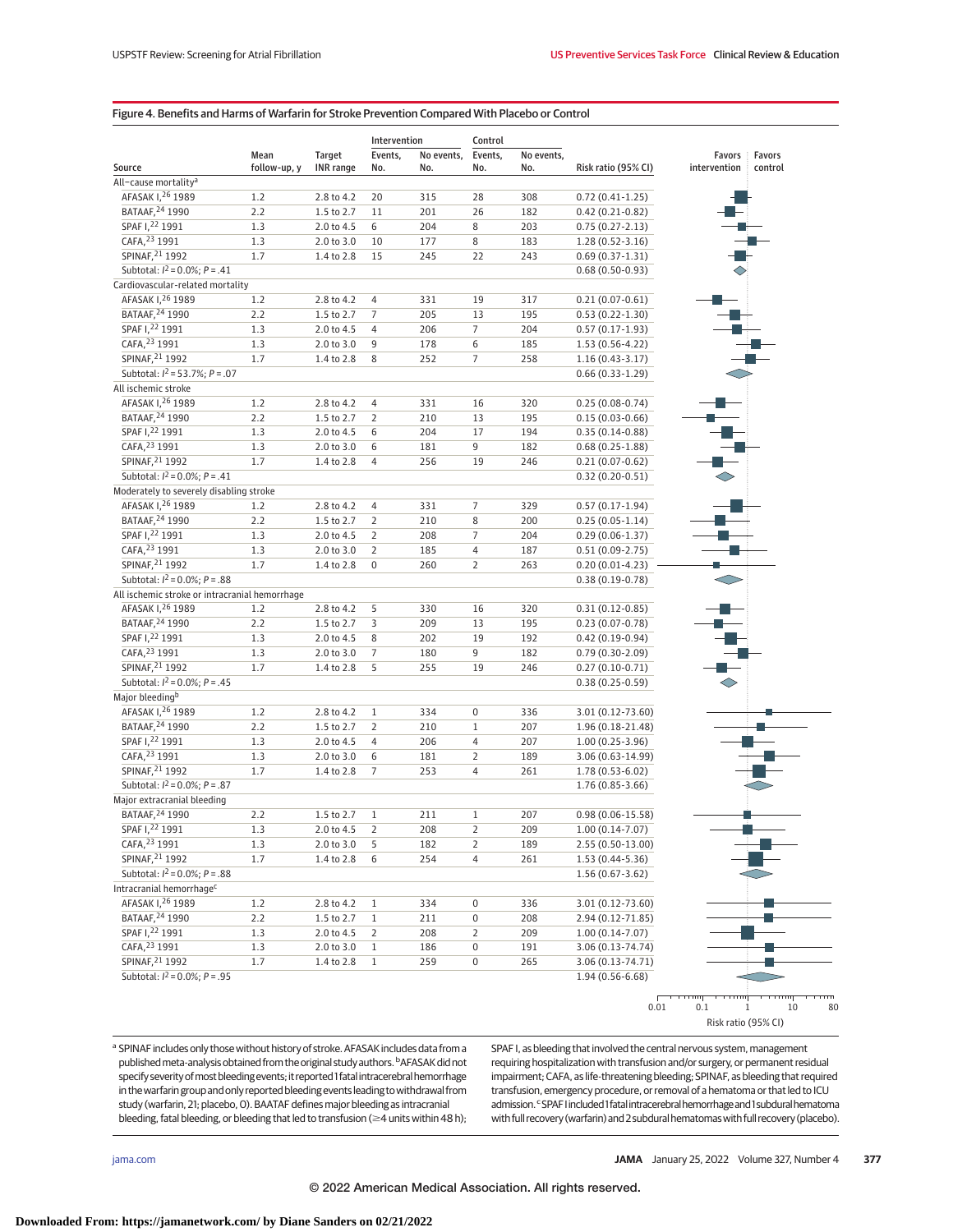In a pooled analysis of the 5 RCTs (2415 participants), major bleedingevents occurred in 20 participants from thewarfarin groups and 11 participants from the placebo/control groups over 1.5 years (pooled RR, 1.8 [95% CI, 0.85-3.70];  $l^2 = 0$ %). Additional bleeding outcomes are reported in Figure 4 and in eTable 35 in the [Supple](https://jamanetwork.com/journals/jama/fullarticle/10.1001/jama.2021.21811?utm_campaign=articlePDF%26utm_medium=articlePDFlink%26utm_source=articlePDF%26utm_content=jama.2021.21811)[ment.](https://jamanetwork.com/journals/jama/fullarticle/10.1001/jama.2021.21811?utm_campaign=articlePDF%26utm_medium=articlePDFlink%26utm_source=articlePDF%26utm_content=jama.2021.21811) Results of 6 previously included systematic reviews were consistent with the findings from the analysis of the primary studies and are summarized in eTable 36 in the [Supplement.](https://jamanetwork.com/journals/jama/fullarticle/10.1001/jama.2021.21811?utm_campaign=articlePDF%26utm_medium=articlePDFlink%26utm_source=articlePDF%26utm_content=jama.2021.21811)<sup>4,20,27,28,30,31</sup> Authors of the previously described network meta-analysis of 21 RCTs (n = 96 017) reported adjusted odds ratios for major bleeding ranging from 1.38 to 2.21 in indirect comparisons of 4 direct oral anticoagulants compared with placebo; the CIs around these estimates were wide, and findings were not statistically significant (eTable 36 in the [Supplement\)](https://jamanetwork.com/journals/jama/fullarticle/10.1001/jama.2021.21811?utm_campaign=articlePDF%26utm_medium=articlePDFlink%26utm_source=articlePDF%26utm_content=jama.2021.21811).<sup>30</sup>

In the GARFIELD-AF observational study, the adjusted HR for first occurrence of major bleeding was 1.73 (95% CI, 1.33-2.25) for participants receiving any anticoagulation treatment (warfarin, direct oral anticoagulant, antiplatelets, or combination), compared with participants receiving no treatment (eTable 35 in the [Supplement\)](https://jamanetwork.com/journals/jama/fullarticle/10.1001/jama.2021.21811?utm_campaign=articlePDF%26utm_medium=articlePDFlink%26utm_source=articlePDF%26utm_content=jama.2021.21811).35

With respect to subgroups, an individual patient data meta-analysis<sup>31</sup> reported a higher mean age for patients with intracranial hemorrhage (73 years) compared with those without bleeding (69 years), but bleeding events were rare, and this difference was not statistically significant.<sup>31</sup> The other individual patient data meta-analyis<sup>20</sup> reported that no statistical interaction between age and risk of serious hemorrhage associated with warfarin was found.<sup>20</sup>

## **Discussion**

Thisupdatedevidence reviewexaminedscreening forAFinolderadults without a history of stroke; the evidence is summarized in Table 4.

STROKESTOP is the only included trial of screening that was designed and powered to evaluate health outcomes.<sup>44,45,47</sup> Authors reported a small but statistically significant difference favoring the screening group in the intention-to-treat analysis using a composite end point that included both benefit and harm outcomes, despite uptake of screening by only 51% of those randomized to the invitation to screening. However, this study had numerous limitations; the outcomesevaluated were diagnosed through routine clinical care, without formal masking, and were not based on standard diagnostic criteria with central, blinded adjudication.Whether benefit and harm end points should be combined into a "net benefit" composite is an area of debate and violates assumptions recommended for composite end points.<sup>49-51</sup> This study enrolled persons with known AF, many of whom were already taking oral anticoagulants, limitingapplicability to screeningamong personswithout known AF. The other 2 studies reporting health outcomes from screening compared with no screening were not powered for such outcomes; events were rare or absent in these studies. The potential for reporting bias is also present because 1 of the studies reporting KQ2 outcomes designated major cardiovascular events and allcause mortality as secondary outcomes, but these have not been reported.<sup>36</sup> Several ongoing studies comparing screening with no screening may provide additional evidence for this KQ in the future (eTable 37 in the [Supplement\)](https://jamanetwork.com/journals/jama/fullarticle/10.1001/jama.2021.21811?utm_campaign=articlePDF%26utm_medium=articlePDFlink%26utm_source=articlePDF%26utm_content=jama.2021.21811).

Screening with intermittent or continuous ECG can identify more cases of AF compared with no screening. When 1-time ECG screening was compared with pulse palpation reminders, no significant difference in cases identified was observed. The variation in sensitivity and specificity of various 1-time screening strategies based on ECG or oscillometric blood pressure monitor with automated AF detection may be the result of differences in the underlying populations tested, differences in thresholds used for defining positive index or reference tests, or the fidelity with which screening was conducted. The clinical importance of this variation is uncertain. Given the relatively low prevalence of undiagnosed AF, 1-time spot screening will generate more false-positive results relative to true-positives and relative to false-negatives. Estimates of these results across various AF prevalences are provided in eTable 38 in the [Supplement.](https://jamanetwork.com/journals/jama/fullarticle/10.1001/jama.2021.21811?utm_campaign=articlePDF%26utm_medium=articlePDFlink%26utm_source=articlePDF%26utm_content=jama.2021.21811)

For harms of screening, 1 RCT reported that anxiety was not significantly different between participants who received ECG screening and participants whose clinicians received pulse palpation reminders, but a direct comparison of screened with not screened participants was not reported. Data from SCREEN-AF and STROKE-STOP suggested no increased risk of serious bleeding events, including hemorrhagic stroke, but such events were rare, and estimates were imprecise, precluding a definitive conclusion about bleeding harms from screening. Although this review identified evidence to estimate the potential number of screening tests with inaccurate results (ie, false-positive and false-negative results), evidence is limitedwith respect to the consequences of those inaccurate screening results. Potential harms could result from unnecessary stress tests and angiographies initiated to follow up on ECG abnormalities later determined to be false-positives or unnecessary treatment resulting from overdiagnosis. A study using a database from a US hospital that evaluated 2298 ECGs (from 1085 patients) with a computerized interpretation of AF found that ECGs from 382 patients (35%) had beenmisinterpreted; physicians did not correct the computerized misinterpretation and initiated inappropriate and potentially harmful treatments, and they pursued unnecessary additional testing for 92 patients  $(9\%)$ .<sup>52</sup> However, potential benefits could result from appropriate care provided for medically actionable findings other than AF (eg, high-degree atrioventricular block, ventricular tachycardia).

Among trials enrolling persons with clinical AF without a prior history of stroke, consistent evidence suggests that the risk for stroke and all-cause mortality is reduced with anticoagulation compared with placebo or control. The same body of evidence suggests a possible increased risk for major bleeding, but estimates are imprecise. It is uncertain whether the benefits and harms of treatment are applicable to screen-detected populations, particularly persons with brief episodes of AF.

## Limitations

This review has several limitations. First, it was restricted to fair- or good-quality studies conducted in very highly developed countries and published in English. Second, it did not consider screening approaches that are not feasible in or referrable from primary care. Third, non-AF findings resulting from screening were considered harms (eg, because treatment and procedures have inherent disutility, inconvenience, and costs and may be harmful in the setting of false-positive screening results and overdiagnosis). However, treatment offered for medically actionable non-AF findings may provide benefit for some persons. Fourth, the comparative effectiveness of anticoagulation treatments was not evaluated.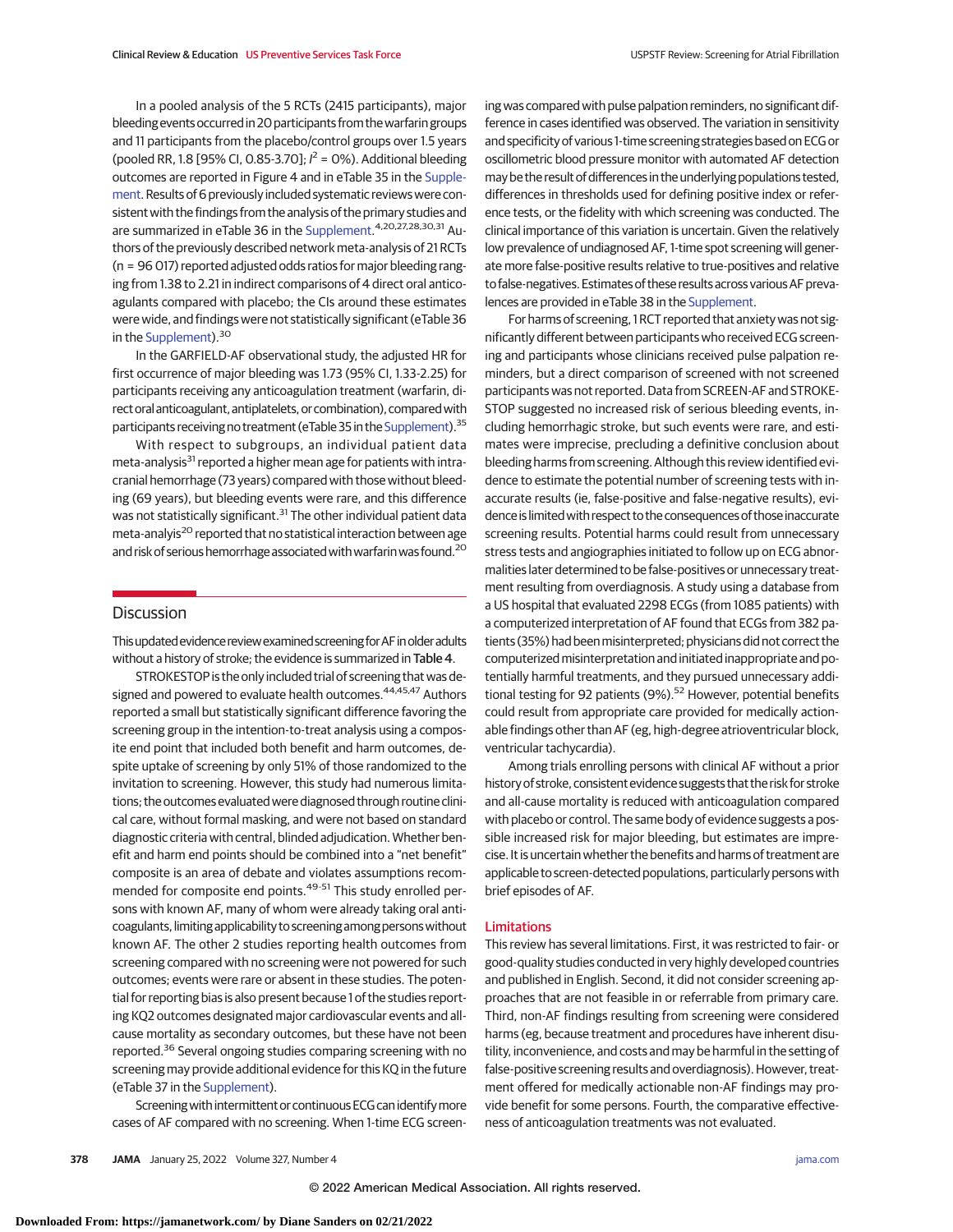|                                                                                                       | Table 4. Summary of Evidence for Screening for Atrial Fibrillation                                                                                                                                                                                                                                                                                                                                                                                                                                                                                                                                                       |                                                     |                                                                                                                                                                                                                                                                                                                                                                                                                                                                                                                                                                                                                  |                                                                                                                               |                                                                                                                                                                                                                                                                                                                                                                                                                                      |
|-------------------------------------------------------------------------------------------------------|--------------------------------------------------------------------------------------------------------------------------------------------------------------------------------------------------------------------------------------------------------------------------------------------------------------------------------------------------------------------------------------------------------------------------------------------------------------------------------------------------------------------------------------------------------------------------------------------------------------------------|-----------------------------------------------------|------------------------------------------------------------------------------------------------------------------------------------------------------------------------------------------------------------------------------------------------------------------------------------------------------------------------------------------------------------------------------------------------------------------------------------------------------------------------------------------------------------------------------------------------------------------------------------------------------------------|-------------------------------------------------------------------------------------------------------------------------------|--------------------------------------------------------------------------------------------------------------------------------------------------------------------------------------------------------------------------------------------------------------------------------------------------------------------------------------------------------------------------------------------------------------------------------------|
| No. of studies/study designs<br>(No. of participants)                                                 | Summary of findings                                                                                                                                                                                                                                                                                                                                                                                                                                                                                                                                                                                                      | and precision<br>Consistency                        | Limitations                                                                                                                                                                                                                                                                                                                                                                                                                                                                                                                                                                                                      | of evidence<br>Strength                                                                                                       | Applicability                                                                                                                                                                                                                                                                                                                                                                                                                        |
| KQ1: Benefits of screening                                                                            |                                                                                                                                                                                                                                                                                                                                                                                                                                                                                                                                                                                                                          |                                                     |                                                                                                                                                                                                                                                                                                                                                                                                                                                                                                                                                                                                                  |                                                                                                                               |                                                                                                                                                                                                                                                                                                                                                                                                                                      |
| Designed to address KQ1<br>1 RCT (27 975) <sup>44,45,47</sup>                                         | Events/100 person-years, 5.45 (95% Cl,<br>5.29-5.61) vs 5.68 (95% Cl, 5.52-5.85); HR, 0.96<br>All-cause mortality: HR, 0.96 (95% CI, 0.92-1.01)<br>Systemic embolism: HR, 1.10 (95% Cl, 0.76-1.59)<br>Ischemic stroke or systemic embolism: HR, 0.92<br>Ischemic stroke: HR, 0.92 (95% CI, 0.83-1.01)<br>Intermittent screening ECG twice daily for 2 wk<br>compared with no screening (1 RCT) <sup>44,45,47</sup><br>(95% CI, 0.84-1.02) as randomized; 0.76<br>Composite benefit/harm end point <sup>a</sup> :<br>$(95\%$ CI, 0.92-1.00); P = .045<br>$(0.67 - 0.85)$ , as treated <sup>b</sup><br>Secondary outcomes: | Consistent;<br>imprecise <sup>c</sup>               | Fair-quality studies; in largest trial, ¤12% had known<br>AF at baseline and only 51.3% of persons randomized<br>assessment masking or central adjudication; primary<br>measurement bias; reporting bias detected (1 of the<br>included both benefit and harm outcomes; the other<br>2 trials were designed for KQ2 and not powered for<br>to screening participated, with no formal outcome<br>health outcomes, were not masked, and had some<br>outcome changed to a composite end point that<br>outcomes per trial registry entry but no results<br>KQ2 studies was also designed to report KQ1<br>published) | persons without<br>Insufficient for<br>of screening in<br>direct benefits<br>question of<br>addressing<br>known AF            | nonparticipants that make predicting the bias from<br>settings, given population recruitment in only trial<br>risks in range recommended for anticoagulation if<br>Adults with mean age in 70s and 80s, with stroke<br>screening in persons in primary care practice<br>no contraindication; unclear applicability to<br>powered for health outcomes with clear<br>differences between participants and<br>poor fidelity challenging |
| Not designed to address KQ1<br>but reported some health<br>2 RCTs (1857) <sup>32,43</sup><br>outcomes | (no screening), 2 ischemic strokes (screening), 1 TIA<br>Intermittent screening ECG twice weekly for 12 mo<br>6 (screened) vs 10 (not screened) events; HR, 0.61<br>tal 4 weeks)<br>Composite of stroke, TIA, or systemic embolism:<br>compared with no screening (1 RCT) <sup>43</sup> : 1 death<br>compared with no screening (1 RCT) <sup>32</sup><br>Continuous ECG for 2 weeks, twice (to<br>(screening), 0 systemic embolism<br>$(95\%$ CI, 0.22-1.69)                                                                                                                                                             |                                                     |                                                                                                                                                                                                                                                                                                                                                                                                                                                                                                                                                                                                                  |                                                                                                                               |                                                                                                                                                                                                                                                                                                                                                                                                                                      |
| KQ2: Identifying new cases of AF                                                                      |                                                                                                                                                                                                                                                                                                                                                                                                                                                                                                                                                                                                                          |                                                     |                                                                                                                                                                                                                                                                                                                                                                                                                                                                                                                                                                                                                  |                                                                                                                               |                                                                                                                                                                                                                                                                                                                                                                                                                                      |
| $(74386)^{15-19,32,33,36,41,43-45,47}$<br>7 RCT <sub>S</sub>                                          | no screening:<br>Intermittent (2 RCTs): ARDs, 1.0%-2.8%<br>Continuous (2 RCTs): ARDs, 3.0%-4.8%<br>1-time (3 RCTs): ARDs, 0.06%-0.60%<br>Various ECG screening compared with                                                                                                                                                                                                                                                                                                                                                                                                                                             | Consistent;<br>imprecise <sup>d,e</sup>             | Fair quality, study inclusion/exclusion criteria focused<br>entry; fidelity low to modest in intervention groups<br>routinely assess for potential symptoms at study<br>on persons without known AF but most did not                                                                                                                                                                                                                                                                                                                                                                                             | higher detection<br>intermittent and<br>detection, with<br>Moderate for<br>continuous<br>approaches<br>increased<br>seen with | Applicable to older adults without known AF for<br>intermittent ECG, continuous patch ECG, pulse<br>various screening modalities (1-time ECG,<br>palpation combined with 1-time ECG and<br>oscillometric BP with AF detection). <sup>f</sup>                                                                                                                                                                                         |
| 2 RCTs (12 867) <sup>15-19,29</sup>                                                                   | ECG screening vs pulse palpation reminders: ARD,<br>-0.02% in 1 trial and 0.3% in other trial<br>(not statistically significant in either)                                                                                                                                                                                                                                                                                                                                                                                                                                                                               | Consistent;<br>imprecise                            | screening was 73% in 1 trial and 53% in the other trial<br>Fair quality; fidelity of pulse assessment was 29% in<br>1 trial and 69% in the other trial; fidelity of ECG                                                                                                                                                                                                                                                                                                                                                                                                                                          | difference in<br>Low for no<br>detection                                                                                      | reminders in either paper charts or electronic<br>Applicable to 1-time ECG screening only,<br>records                                                                                                                                                                                                                                                                                                                                |
| 1 RCT (9869) <sup>15-19</sup>                                                                         | Pulse palpation reminders vs no screening: ARD, 0.6%<br>(95% CI, 0.1%-1.0%)                                                                                                                                                                                                                                                                                                                                                                                                                                                                                                                                              | Single study,<br>consistency<br>unknown;<br>precise | Fair quality; fidelity of pulse palpation in response to<br>reminders was 69%                                                                                                                                                                                                                                                                                                                                                                                                                                                                                                                                    | increased<br>detection<br>Low for                                                                                             | Older adults, reminders in either paper charts or<br>electronic records                                                                                                                                                                                                                                                                                                                                                              |
| KQ3: Accuracy of screening tests <sup>9</sup>                                                         |                                                                                                                                                                                                                                                                                                                                                                                                                                                                                                                                                                                                                          |                                                     |                                                                                                                                                                                                                                                                                                                                                                                                                                                                                                                                                                                                                  |                                                                                                                               |                                                                                                                                                                                                                                                                                                                                                                                                                                      |
| 7 studies (4544) <sup>15,34,37-42</sup>                                                               | with 12-lead<br>Various screening strategies compared<br>ECG interpreted by cardiologist<br>Sensitivity range: 0.80-1.0h<br>Specificity range: 0.76-1.0                                                                                                                                                                                                                                                                                                                                                                                                                                                                  | Consistent;<br>precise <sup>h</sup>                 | study and reference standard in 1 study; most studies<br>masking of index and reference test results in other<br>Four studies were fair quality because of concerns<br>about applicability and selection bias related to<br>method of enrollment in 2 studies, and lack of                                                                                                                                                                                                                                                                                                                                       | Moderate to low<br>depending on<br>screening<br>approach                                                                      | automatic AF detection, single-lead ECG with<br>screening modalities: 6-lead ECG, general<br>Applicable to adults and for the following<br><12-lead), oscillometric BP monitor with<br>practitioner-interpreted ECG (12-lead or                                                                                                                                                                                                      |
| 1 study $(399)^{43}$                                                                                  | Oscillometric BP monitor with AF detection feature<br>compared with continuous ECG (4 wk)<br>Sensitivity, 0.35; specificity, 0.81                                                                                                                                                                                                                                                                                                                                                                                                                                                                                        |                                                     | underestimate the prevalence of paroxysmal AF<br>used 1-time reference standards, which may                                                                                                                                                                                                                                                                                                                                                                                                                                                                                                                      |                                                                                                                               | automatic AF detection                                                                                                                                                                                                                                                                                                                                                                                                               |

(continued) (continued)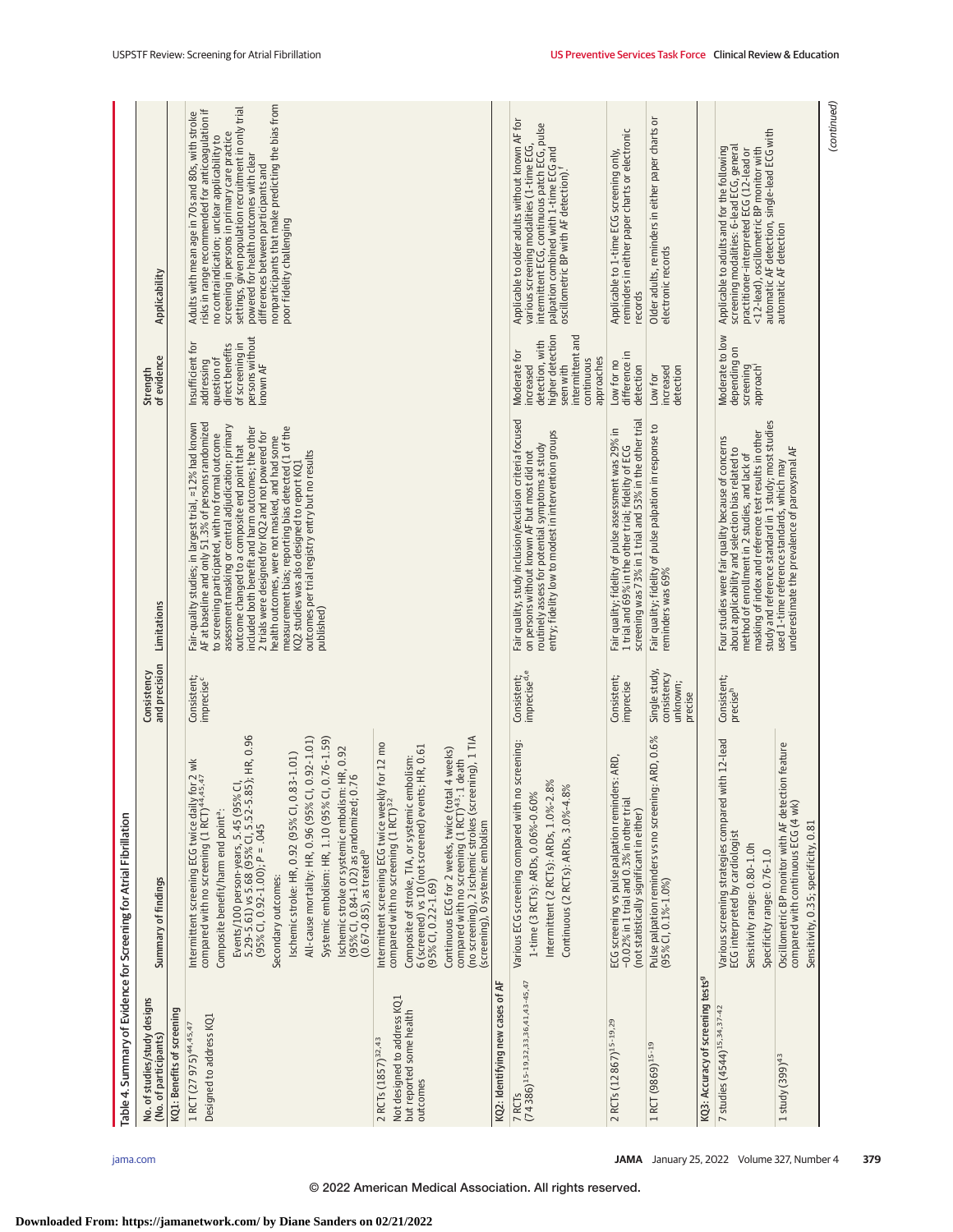|                                                                                    | Table 4. Summary of Evidence for Screening for Atrial Fibrillation (continued)                                                                                                                                                                                                                                                                                                                                                                                    |                                      |                                                                                                                                                                                                                                                                                                                                                                                                                                                                                                                                                                                                                                                                                     |                                                                                             |                                                                                                                                                                                                                                                                                         |
|------------------------------------------------------------------------------------|-------------------------------------------------------------------------------------------------------------------------------------------------------------------------------------------------------------------------------------------------------------------------------------------------------------------------------------------------------------------------------------------------------------------------------------------------------------------|--------------------------------------|-------------------------------------------------------------------------------------------------------------------------------------------------------------------------------------------------------------------------------------------------------------------------------------------------------------------------------------------------------------------------------------------------------------------------------------------------------------------------------------------------------------------------------------------------------------------------------------------------------------------------------------------------------------------------------------|---------------------------------------------------------------------------------------------|-----------------------------------------------------------------------------------------------------------------------------------------------------------------------------------------------------------------------------------------------------------------------------------------|
| No. of studies/study designs<br>(No. of participants)                              | Summary of findings                                                                                                                                                                                                                                                                                                                                                                                                                                               | and precision<br>Consistency         | Limitations                                                                                                                                                                                                                                                                                                                                                                                                                                                                                                                                                                                                                                                                         | of evidence<br>Strength                                                                     | Applicability                                                                                                                                                                                                                                                                           |
| KQ4: Harms of screening                                                            |                                                                                                                                                                                                                                                                                                                                                                                                                                                                   |                                      |                                                                                                                                                                                                                                                                                                                                                                                                                                                                                                                                                                                                                                                                                     |                                                                                             |                                                                                                                                                                                                                                                                                         |
| 4 RCTs (43 633) <sup>15-19,33,43-45,47j</sup><br>1 cohort $(5214)^{k}$             | compared<br>Anxiety (1 RCT): Mean scores not significantly<br>different for invitation to ECG screening<br>with pulse palpation reminders                                                                                                                                                                                                                                                                                                                         | Consistent;<br>imprecise             | comparison of invitation to ECG screening vs no<br>Fair quality; anxiety scores not reported for<br>screening                                                                                                                                                                                                                                                                                                                                                                                                                                                                                                                                                                       | Insufficient for<br>anxiety                                                                 | Applicable to older adults for the following<br>screening modalities: general practitioner-<br>interpreted ECG (anxiety), continuous ECG                                                                                                                                                |
|                                                                                    | O intracranial hemorrhages or major bleeding<br>events after 6 mo in the smaller of the RCTs<br>Bleeding outcomes (2 RCTs):                                                                                                                                                                                                                                                                                                                                       | Consistency<br>unknown;<br>imprecise | Fair quality; no centralized outcome adjudication,<br>studies underpowered for rare events                                                                                                                                                                                                                                                                                                                                                                                                                                                                                                                                                                                          | Insufficient for<br>outcomes<br>bleeding                                                    | monitoring patch (non-AF arrhythmias, initiation<br>of oral anticoagulants and procedures, and skin<br>irritation), intermittent ECG (initiation of oral                                                                                                                                |
|                                                                                    | HR, 0.88 (95% CI, 0.70-1.11) for hemorrhagic stroke<br>and HR, 0.98 (95% CI, 0.91-1.06) for hospitalization<br>a median<br>for major bleeding in a larger RCT after<br>follow-up of 6.9 y                                                                                                                                                                                                                                                                         |                                      |                                                                                                                                                                                                                                                                                                                                                                                                                                                                                                                                                                                                                                                                                     |                                                                                             | anticoagulants and procedures, bleeding<br>outcomes)                                                                                                                                                                                                                                    |
|                                                                                    | Non-AF arrhythmias (1 RCT and 1 cohort): detected in<br>2.6% of participants who received screening in cohort<br>study and between 0 and 3.9% in the RCT depending<br>studies.<br>on the type of arrhythmia; arrhythmias were<br>considered clinically actionable in both                                                                                                                                                                                         | Consistent;<br>precise               | Fair quality; no masking                                                                                                                                                                                                                                                                                                                                                                                                                                                                                                                                                                                                                                                            | consequences<br>Moderate for<br>detection,<br>increased<br>unknown <sup>l</sup><br>clinical |                                                                                                                                                                                                                                                                                         |
|                                                                                    | among participants who received screening compared<br>statistically significant for higher oral anticoagulant<br>procedures (2 RCTs and 1 cohort): generally higher<br>Initiation of anticoagulation, antiarrhythmics, and<br>but only<br>with controls who did not get screened<br>use in 2 of the 3 studies <sup>m</sup>                                                                                                                                        | Consistent;<br>imprecise             | Fair quality, no masking                                                                                                                                                                                                                                                                                                                                                                                                                                                                                                                                                                                                                                                            | consequences<br>unknown'<br>increased<br>initiation,<br>Low for<br>clinical                 |                                                                                                                                                                                                                                                                                         |
|                                                                                    | Skin irritation from patch (2 RCTs): 1.2% (95% CI,<br>0.5%-2.7%) to 1.5% (95% CI, 1.1%-2.0%) of<br>participants                                                                                                                                                                                                                                                                                                                                                   | Consistent;<br>precise               | Fair quality; not masked, methods of ascertainment<br>of skin irritation not reported                                                                                                                                                                                                                                                                                                                                                                                                                                                                                                                                                                                               | increased skin<br>Moderate for<br>irritation                                                |                                                                                                                                                                                                                                                                                         |
| KQ5: Benefits of anticoagulation treatment                                         |                                                                                                                                                                                                                                                                                                                                                                                                                                                                   |                                      |                                                                                                                                                                                                                                                                                                                                                                                                                                                                                                                                                                                                                                                                                     |                                                                                             |                                                                                                                                                                                                                                                                                         |
| 5 RCTs (2415) <sup>21-26</sup><br>reviews <sup>4,20,28,30,31</sup><br>5 Systematic | Previously published systematic reviews: Similar<br>findings reported for warfarin compared with<br>RR, 0.68<br>anticoagulants were also more effective than<br>$(44)$ .<br>0.32<br>Warfarin (mean, 1.5 y) vs placebo/control:<br>In a network meta-analysis, 4 direct oral<br>Reduced all-cause mortality: pooled<br>Reduced ischemic stroke: pooled RR,<br>placebo/control (adjusted ORs, 0.32-0<br>$(95\%$ CI, 0.20-0.51)<br>$(95\%$ CI, 0.50-0.93)<br>placebo | Consistent;<br>precise               | All warfarin trials were fair quality and stopped early;<br>3 of the 5 trials were open-label; 4 of the 5 trials had<br>characteristics (because some included studies were<br>studies with greater focus on secondary prevention,<br>were estimated from baseline characteristics), and<br>Limitations of the network meta-analysis included<br>older and did not report CHADS <sub>2</sub> scores, and they<br>(1) the lack of sensitivity analyses removing the<br>(3) heterogeneity of doses in intervention and<br>inadequate or unclear methods of allocation<br>(2) limited ability to adjust for population<br>Reporting bias not detected<br>control groups<br>concealment | Moderate for<br>benefit                                                                     | Estimates for lifelong treatment are not available<br>asymptomatic screen-detected persons with AF<br>uncertain whether the results are applicable to<br>Adults with AF and no history of stroke or TIA;<br>Most participants had AF for more than 1 year,<br>and few had paroxysmal AF |
|                                                                                    |                                                                                                                                                                                                                                                                                                                                                                                                                                                                   |                                      |                                                                                                                                                                                                                                                                                                                                                                                                                                                                                                                                                                                                                                                                                     |                                                                                             | (continued)                                                                                                                                                                                                                                                                             |

**Downloaded From: https://jamanetwork.com/ by Diane Sanders on 02/21/2022**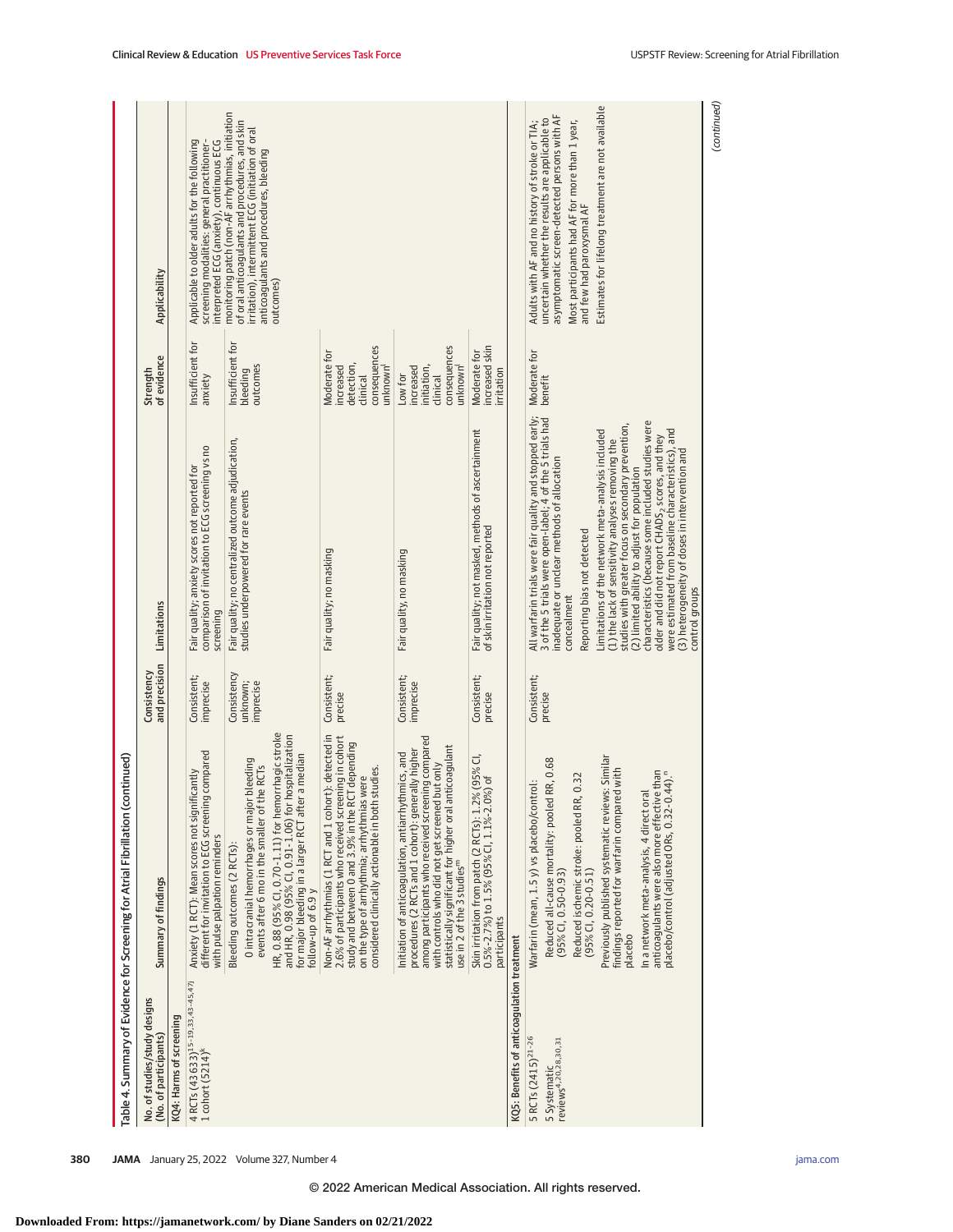|                                                                                                                                               | ntinued)<br>Table 4. Summary of Evidence for Screening for Atrial Fibrillation (co                                                                                                                                                                                                                                                                                                                                                                                                                                                                                                                                                                                       |                                                         |                                                                                                                                                                                                                                                                                                                                                                                                                                                                                                                                                                                                                                                                   |                                   |                                                                                                                                                                                                                                                                                                                                                                                                                                                                                |
|-----------------------------------------------------------------------------------------------------------------------------------------------|--------------------------------------------------------------------------------------------------------------------------------------------------------------------------------------------------------------------------------------------------------------------------------------------------------------------------------------------------------------------------------------------------------------------------------------------------------------------------------------------------------------------------------------------------------------------------------------------------------------------------------------------------------------------------|---------------------------------------------------------|-------------------------------------------------------------------------------------------------------------------------------------------------------------------------------------------------------------------------------------------------------------------------------------------------------------------------------------------------------------------------------------------------------------------------------------------------------------------------------------------------------------------------------------------------------------------------------------------------------------------------------------------------------------------|-----------------------------------|--------------------------------------------------------------------------------------------------------------------------------------------------------------------------------------------------------------------------------------------------------------------------------------------------------------------------------------------------------------------------------------------------------------------------------------------------------------------------------|
| No. of studies/study designs<br>(No. of participants)                                                                                         | Summary of findings                                                                                                                                                                                                                                                                                                                                                                                                                                                                                                                                                                                                                                                      | Limitations<br>and precision<br>Consistency             |                                                                                                                                                                                                                                                                                                                                                                                                                                                                                                                                                                                                                                                                   | Strength<br>of evidence           | Applicability                                                                                                                                                                                                                                                                                                                                                                                                                                                                  |
| KQ6: Harms of anticoagulation treatment                                                                                                       |                                                                                                                                                                                                                                                                                                                                                                                                                                                                                                                                                                                                                                                                          |                                                         |                                                                                                                                                                                                                                                                                                                                                                                                                                                                                                                                                                                                                                                                   |                                   |                                                                                                                                                                                                                                                                                                                                                                                                                                                                                |
| 1 prospective cohort study<br>(26 628) <sup>35</sup><br>6 Systematic<br>reviews <sup>4,20,27,28,30,31</sup><br>5 RCTs (2415) <sup>21-26</sup> | $CI, 0.85 - 3.7$<br>1.38 to 2.21; CIs were wide and included the null <sup>n.o</sup><br>1.9 (95% CI<br>Anticoagulation compared with no antiocagulation<br>major bleeding comparing 4 direct oral<br>anticoagulants with placebo/controls ranged from<br>In a network meta-analysis, the adjusted ORs for<br>Previously published systematic reviews, similar<br>findings reported for warfarin compared with<br>over 2 y in cohort study: first bleeding event<br>adjusted HR, 1.73 (95% CI, 1.33-2.25)<br>Warfarin (mean, 1.5 y) vs placebo/control:<br>Major bleeding: pooled RR, 1.8 (95%<br>Intracranial hemorrhage: pooled RR,<br>$0.56 - 6.7$<br>placebo          | control groups<br>Consistent,<br>imprecise <sup>p</sup> | All warfarin trials were fair quality and stopped early;<br>3 of the 5 trials were open label; 4 of the 5 trials had<br>characteristics (because some included studies were<br>studies with greater focus on secondary prevention,<br>were estimated from baseline characteristics), and<br>Limitations of the network meta-analysis included<br>older and did not report CHADS <sub>2</sub> , scores, and they<br>(1) the lack of sensitivity analyses removing the<br>(3) heterogeneity of doses in intervention and<br>inadequate or unclear methods of allocation<br>(2) limited ability to adjust for population<br>concealment; reporting bias not detected | Moderate for<br>harm <sup>q</sup> | Adults with AF and no history of stroke or TIA                                                                                                                                                                                                                                                                                                                                                                                                                                 |
| clinical trial; RR, risk ratio; TIA, transient ischemic attack.                                                                               | ECG, electrocardiogram; HR, hazard ratio; KQ, key question; NA, not applicable; OR, odds ratio; RCT, randomized<br>a includes both benefit and harm outcomes: ischemic stroke, hemorrhagic stroke, systemic arterial embolism,<br>Abbreviations: AF, atrial fibrillation; ARD, absolute risk difference; BP, blood pressure; CHADS <sub>2</sub> , Congestive<br>heart failure, Hypertension, Age ≥75 years, Diabetes mellitus, Prior stroke or TIA or thromboembolism;                                                                                                                                                                                                   |                                                         | for that strategy.<br><u></u>                                                                                                                                                                                                                                                                                                                                                                                                                                                                                                                                                                                                                                     |                                   | used : continuous ECG reference standards are more likely to detect paroxysmal AF, resulting in lower sensitivity<br>conflict of interest. The evidence for single-lead ECG was less consistent, resulting in a low strength of evidence<br>6-lead ECG; low for single-lead ECG with automated AF detection. Sensitivity influenced by reference standard<br>Moderate for oscillometric BP with automated AF detection and general practitioner ECG interpretation and         |
| all-cause death, and bleeding leading to hospitalization.                                                                                     | net benefit is observed; however, nonparticipants. compared with participants, had worse socioeconomic status<br>PWhen nonparticipants in the invitation to screening group were excluded (ie, the as-treated analysis), a larger                                                                                                                                                                                                                                                                                                                                                                                                                                        |                                                         | reporting relating to anxiety outcomes was unclear.<br>for 1-time or intermittent index tests.<br>$\overline{\phantom{0}}$                                                                                                                                                                                                                                                                                                                                                                                                                                                                                                                                        |                                   | Number of participants included a subset of 1940 of the 14 802 participants in the SAFE study, although study                                                                                                                                                                                                                                                                                                                                                                  |
|                                                                                                                                               | and lower education, higher alcohol use, and higher prevalence of comorbidities that increase both stroke risk<br>and risk for major bleeding. Thus, the as-treated analysis, while mitigating for poor intervention fidelity, could                                                                                                                                                                                                                                                                                                                                                                                                                                     |                                                         | combined). <sup>33</sup>                                                                                                                                                                                                                                                                                                                                                                                                                                                                                                                                                                                                                                          |                                   | k Includes 1738 participants who were also part of the mSToPS RCT (immediate and delayed monitoring groups                                                                                                                                                                                                                                                                                                                                                                     |
|                                                                                                                                               | using 2-tailed a = .05, power = 0.8. Even more participants would be required to detect a smaller risk reduction.<br>Study was rated consistent because of consistency in detection based on duration and intensity of screening<br>participants to detect a relative risk reduction of 20% (RR, 0.80) given incidence in comparator group (2%)<br><sup>c</sup> For detecting a small benefit; based on optimal information size criteria would require a trial with 36 896<br>overestimate the benefit because participants were, on average, slightly younger and healthier.                                                                                           |                                                         | a benefit or harm depending on the health consequences of such actions.                                                                                                                                                                                                                                                                                                                                                                                                                                                                                                                                                                                           |                                   | caused symptoms or issues. Similarly, the initiation of treatments or subsequent procedures could be considered<br>$^{\sf I}$ The detection of clinically actionable non-AF arrhythmias could be considered a benefit if it results in treatment<br>procedures (and related side effects or adverse events) were provided for an arrhythmia that might never have<br>or intervention that prevents an untoward outcome. However, it could be a harm if additional treatment or |
| strategy.                                                                                                                                     | Study was rated imprecise because the number of events (ie, cases detected) was low across all studies, and the<br>estimates for some individual studies were imprecise. Further, based on optimal information size criteria for                                                                                                                                                                                                                                                                                                                                                                                                                                         |                                                         | <sup>n</sup> The 4 direct oral coagulants were apixaban, dabigatran, edoxaban, and rivaroxaban.<br>which was also significantly higher in the RCT (RR, 4.4 [95% Cl, 1.5-12.8]).                                                                                                                                                                                                                                                                                                                                                                                                                                                                                   |                                   | "TFindings were only statistically significantly higher in the cohort study, except for use of oral anticoagulants,                                                                                                                                                                                                                                                                                                                                                            |
| female participants; thus, this finding is uncertain.<br>to detect a smaller increase in detection.                                           | among female participants; no subgroup findings were reported by the other 4 studies, all of which included<br>average detection rate in no-screening group (1.2%), a single trial would require a sample size of 74 668 to<br>Subgroup findings from 1 of the studies (SAFE trial) <sup>15</sup> suggested that screening may not increase detection<br>detect a 20% relative increase in AF detection, 2-tailed a = .05, power = 0                                                                                                                                                                                                                                     | .8, and even more participants                          | 0.46-0.90] to 0.85 [95% CI, 0.65-111]), but the difference was only statistically significant for edoxaban<br>dabigatran, and edoxaban) were associated with a lower risk of bleeding (range of ORs, 0.64 [95% CI,<br>bleeding was 1.03 (95% CI, 0.68-1.57).                                                                                                                                                                                                                                                                                                                                                                                                      |                                   | comparison with one another. Compared with vitamin K antagonists, 3 of the direct oral coagulants (apixaban,<br>o The network meta-analysis also found no statistically significant differences for the 4 direct oral coagulants in<br>(OR, 0.64 [95% Cl, 0.46-0.90]). For rivaroxaban compared with vitamin K antagonists, the odds of major                                                                                                                                  |
|                                                                                                                                               | a 72-hour Holter monitor with an insertable cardiac monitor that was left in place for a median of 588 days; the<br>hConsistent for oscillometric BP with automated AF detection algorithm, with exception of 1 study <sup>39</sup> for which<br>Holter monitor was placed approximately 1 month after the insertable monitor was placed, and it is uncertain<br>sensitivity was reported as 0.30 for 1 brand of oscillometric monitor and for which a study author disclosed<br>whether AF events occurring after Holter monitoring period were prevalent cases or new onset.<br><sup>8</sup> The study by Phillippsen et al was not included when considering strength | of evidence; that study compared                        | a Although findings were imprecise and quality was fair, the strength of evidence was graded as moderate<br>evidence on treatment of conditions other than AF that shows consistent evidence of bleeding risk.<br>(RR, 1.6) would require 11 838 participants (2-tailed a = .05, power = 0.8).                                                                                                                                                                                                                                                                                                                                                                    |                                   | considering evidence on dose response (with higher international normalized ratios increasing bleeding risk) and<br>Given the event rate in control group (=1%), a properly powered trial to detect a 60% increase in major bleeding                                                                                                                                                                                                                                           |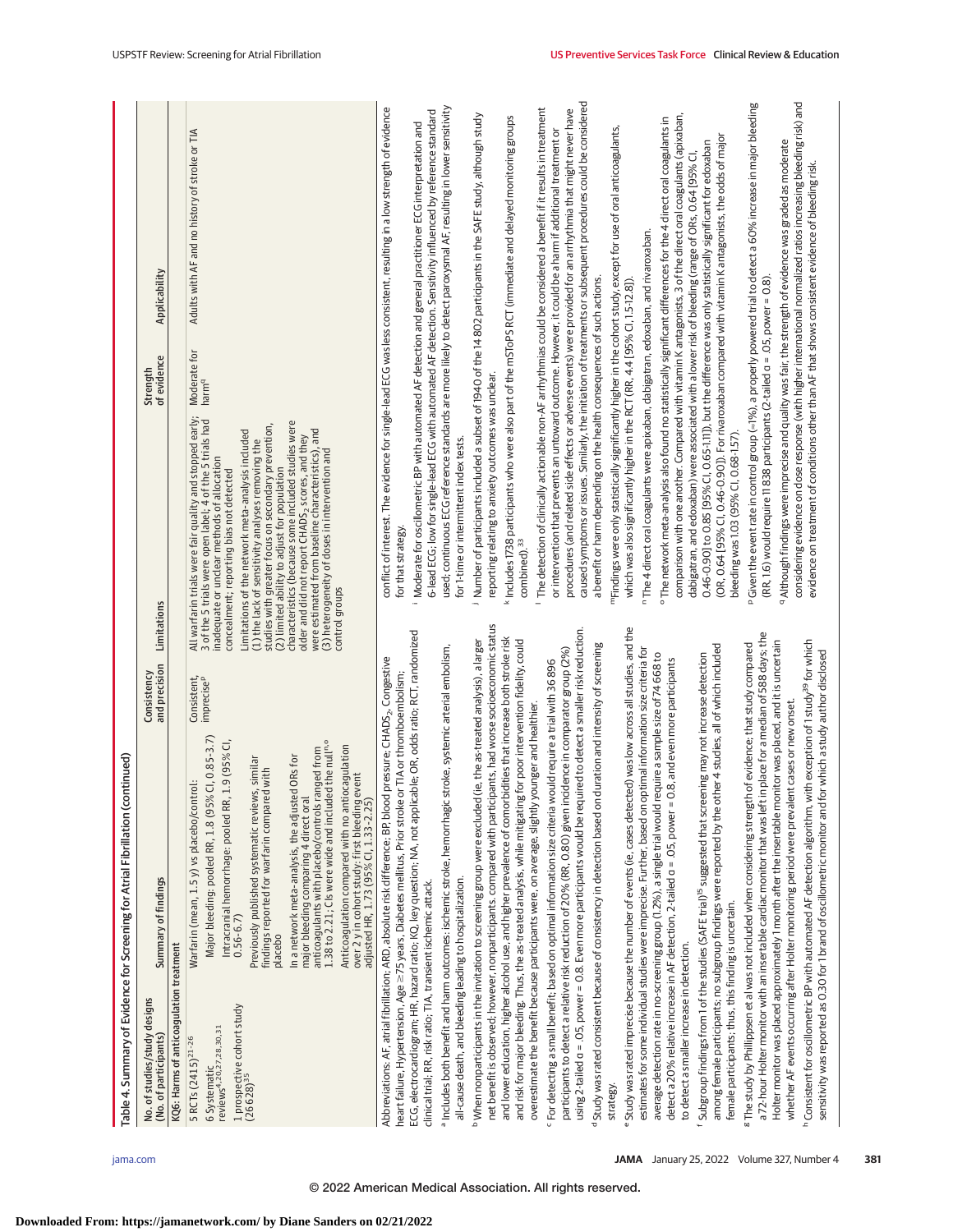# **Conclusions**

Although screening can detect more cases of previously unknown AF, evidence regarding effects on health outcomes is lim-

ARTICLE INFORMATION

**Accepted for Publication:** November 17, 2021.

**Author Contributions:** Dr Kahwati had full access to all of the data in the study and takes responsibility for the integrity of the data and the

accuracy of the data analysis. Concept and design: Kahwati, Asher, Keen, Jonas. Acquisition, analysis, or interpretation of data: All authors.

Drafting of the manuscript: Kahwati, Asher, Keen, Ali, Jonas.

Critical revision of the manuscript for important intellectual content: All authors. Statistical analysis: Kahwati, Keen. Obtained funding: Kahwati, Jonas. Administrative, technical, or material support: Kahwati, Asher, Ali, Schwimmer, Jonas. Supervision: Kahwati, Asher, Jonas.

**Conflict of Interest Disclosures:** None reported.

**Funding/Support:** This project was funded under contract HHSA-290-2015-00011-I, Task Order 15, from the Agency for Healthcare Research and Quality (AHRQ), US Department of Health and Human Services, to support the US Preventive Services Task Force (USPSTF). Dr Kadro was supported by the National Center for Complementary and Integrative Health National Research Service Award (NRSA) Institutional Research Training Program (T32) at University of North Carolina, grants 5T32AT003378-13 and 5T32AT003378-14.

**Role of the Funder/Sponsor:** Investigators worked with USPSTF members and AHRQ staff to develop the scope, analytic framework, and key questions for this review. AHRQ had no role in study selection, quality assessment, or synthesis. AHRQ staff provided project oversight, reviewed the report to ensure that the analysis met methodological standards, and distributed the draft for peer review. Otherwise, AHRQ had no role in the conduct of the study; collection, management, analysis, and interpretation of the data; and preparation, review, or approval of the manuscript findings. The opinions expressed in this document are those of the authors and do not represent the official position of AHRQ or the US Department of Health and Human Services.

**Additional Contributions:** We thank the following individuals for their contributions to this project: Howard Tracer, MD, Tina Fan, MD, MPH, and Tracy Wolff, MD, MPH (AHRQ); current and former members of the USPSTF who contributed to topic deliberations; and Christiane Voisin, MSLS, Carol Woodell, BSPH, Sharon Barrell, MA, and Loraine Monroe (RTI International–University of North Carolina Evidence-based Practice Center). USPSTF members, peer reviewers, and federal partner reviewers did not receive financial compensation for their contributions.

**Additional Information:** A draft version of the full evidence report underwent external peer review from 5 content experts (Larisa Tereshchenko, MD, PhD, Oregon Health & Science University; Emma

Svennberg, MD, PhD, Karolinska Institute; Marco Perez, MD, Stanford University; Alvaro Alonso, MD, PhD, Emory University; and Michael LeFevre, MD, MSPH, University of Missouri) and 4 individuals from 2 federal partner reviewers (Centers for Disease Control and Prevention, National Institutes of Health). Comments from reviewers were presented to the USPSTF during its deliberation of the evidence and were considered in preparing the final evidence review.

**Editorial Disclaimer:** This evidence report is presented as a document in support of the accompanying USPSTF Recommendation Statement. It did not undergo additional peer review after submission to JAMA.

#### **REFERENCES**

**1**. Virani SS, Alonso A, Benjamin EJ, et al; American Heart Association Council on Epidemiology and Prevention Statistics Committee and Stroke Statistics Subcommittee. Heart disease and stroke statistics-2020 update: a report from the American Heart Association. Circulation. 2020;141(9):e139 e596. doi[:10.1161/CIR.0000000000000757](https://dx.doi.org/10.1161/CIR.0000000000000757)

**2**. Schnabel RB, Yin X, Gona P, et al. 50 year trends in atrial fibrillation prevalence, incidence, risk factors, and mortality in the Framingham Heart Study: a cohort study. Lancet. 2015;386(9989):154- 162. doi[:10.1016/S0140-6736\(14\)61774-8](https://dx.doi.org/10.1016/S0140-6736(14)61774-8)

**3**. Staerk L, Sherer JA, Ko D, Benjamin EJ, Helm RH. Atrial fibrillation: epidemiology, pathophysiology, and clinical outcomes. Circ Res. 2017;120(9):1501-1517. doi[:10.1161/CIRCRESAHA.117.309732](https://dx.doi.org/10.1161/CIRCRESAHA.117.309732)

**4**. Hart RG, Pearce LA, Aguilar MI. Meta-analysis: antithrombotic therapy to prevent stroke in patients who have nonvalvular atrial fibrillation. Ann Intern Med. 2007;146(12):857-867. doi[:10.](https://dx.doi.org/10.7326/0003-4819-146-12-200706190-00007) [7326/0003-4819-146-12-200706190-00007](https://dx.doi.org/10.7326/0003-4819-146-12-200706190-00007)

**5**. January CT, Wann LS, Alpert JS, et al; American College of Cardiology/American Heart Association Task Force on Practice Guidelines. 2014 AHA/ACC/HRS guideline for the management of patients with atrial fibrillation: a report of the American College of Cardiology/American Heart Association Task Force on Practice Guidelines and the Heart Rhythm Society. J Am Coll Cardiol. 2014; 64(21):e1-e76. doi[:10.1016/j.jacc.2014.03.022](https://dx.doi.org/10.1016/j.jacc.2014.03.022)

**6**. Curry SJ, Krist AH, Owens DK, et al; US Preventive Services Task Force. Screening for atrial fibrillation with electrocardiography: US Preventive Services Task Force recommendation statement. JAMA. 2018;320(5):478-484. doi[:10.1001/jama.2018.](https://jamanetwork.com/journals/jama/fullarticle/10.1001/jama.2018.10321?utm_campaign=articlePDF%26utm_medium=articlePDFlink%26utm_source=articlePDF%26utm_content=jama.2021.21811) [10321](https://jamanetwork.com/journals/jama/fullarticle/10.1001/jama.2018.10321?utm_campaign=articlePDF%26utm_medium=articlePDFlink%26utm_source=articlePDF%26utm_content=jama.2021.21811)

**7**. Kahwati L, Asher GN, Kadro Z, et al. Screening for Atrial Fibrillation: An Evidence Review for the U.S. Preventive Services Task Force. Evidence Synthesis No. 208. Agency for Healthcare Research and Quality; 2021. AHRQ publication 21-05277.

**8**. Statistical update 2018: human development indices and indicators. United Nations Development Programme. Published 2018. Accessed November 22, 2021. [http://hdr.undp.org/](http://hdr.undp.org/en/content/human-development-indices-indicators-2018-statistical-update)

and mortality but with increased risk of major bleeding, although estimates for this harm are imprecise; no trials assessed benefits and harms of anticoagulation among screen-detected populations.

ited. Anticoagulation was associated with lower risk of first stroke

[en/content/human-development-indices](http://hdr.undp.org/en/content/human-development-indices-indicators-2018-statistical-update)[indicators-2018-statistical-update](http://hdr.undp.org/en/content/human-development-indices-indicators-2018-statistical-update)

**9**. Procedure Manual Appendix VI: Criteria for assessing internal validity of individual studies. US Preventive Services Task Force. Published May 2021. Accessed November 22, 2021. [https://www.](https://www.uspreventiveservicestaskforce.org/uspstf/about-uspstf/methods-and-processes/procedure-manual/procedure-manual-appendix-vi-criteria-assessing-internal-validity-individual-studies) [uspreventiveservicestaskforce.org/uspstf/about](https://www.uspreventiveservicestaskforce.org/uspstf/about-uspstf/methods-and-processes/procedure-manual/procedure-manual-appendix-vi-criteria-assessing-internal-validity-individual-studies)[uspstf/methods-and-processes/procedure-manual/](https://www.uspreventiveservicestaskforce.org/uspstf/about-uspstf/methods-and-processes/procedure-manual/procedure-manual-appendix-vi-criteria-assessing-internal-validity-individual-studies) [procedure-manual-appendix-vi-criteria-assessing](https://www.uspreventiveservicestaskforce.org/uspstf/about-uspstf/methods-and-processes/procedure-manual/procedure-manual-appendix-vi-criteria-assessing-internal-validity-individual-studies)[internal-validity-individual-studies](https://www.uspreventiveservicestaskforce.org/uspstf/about-uspstf/methods-and-processes/procedure-manual/procedure-manual-appendix-vi-criteria-assessing-internal-validity-individual-studies)

**10**. Sterne JAC, Savović J, Page MJ, et al. RoB 2: a revised tool for assessing risk of bias in randomised trials. BMJ. 2019;366:l4898. doi[:10.](https://dx.doi.org/10.1136/bmj.l4898) [1136/bmj.l4898](https://dx.doi.org/10.1136/bmj.l4898)

**11**. DerSimonian R, Laird N. Meta-analysis in clinical trials. Control Clin Trials. 1986;7(3):177-188. doi[:10.](https://dx.doi.org/10.1016/0197-2456(86)90046-2) [1016/0197-2456\(86\)90046-2](https://dx.doi.org/10.1016/0197-2456(86)90046-2)

**12**. Higgins JP, Thompson SG. Quantifying heterogeneity in a meta-analysis. Stat Med. 2002; 21(11):1539-1558. doi[:10.1002/sim.1186](https://dx.doi.org/10.1002/sim.1186)

**13**. Higgins JP, Thompson SG, Deeks JJ, Altman DG. Measuring inconsistency in meta-analyses. BMJ. 2003;327(7414):557-560. doi[:10.1136/bmj.327.7414.](https://dx.doi.org/10.1136/bmj.327.7414.557) [557](https://dx.doi.org/10.1136/bmj.327.7414.557)

**14**. Procedure Manual Appendix XII: Summary of evidence table for evidence reviews. US Preventive Services Task Force. Published May 2021. Accessed November 22, 2021. [https://www.](https://www.uspreventiveservicestaskforce.org/uspstf/about-uspstf/methods-and-processes/procedure-manual/procedure-manual-appendix-xii-summary-evidence-table-evidence-reviews)

[uspreventiveservicestaskforce.org/uspstf/about](https://www.uspreventiveservicestaskforce.org/uspstf/about-uspstf/methods-and-processes/procedure-manual/procedure-manual-appendix-xii-summary-evidence-table-evidence-reviews)[uspstf/methods-and-processes/procedure-manual/](https://www.uspreventiveservicestaskforce.org/uspstf/about-uspstf/methods-and-processes/procedure-manual/procedure-manual-appendix-xii-summary-evidence-table-evidence-reviews) [procedure-manual-appendix-xii-summary](https://www.uspreventiveservicestaskforce.org/uspstf/about-uspstf/methods-and-processes/procedure-manual/procedure-manual-appendix-xii-summary-evidence-table-evidence-reviews)[evidence-table-evidence-reviews](https://www.uspreventiveservicestaskforce.org/uspstf/about-uspstf/methods-and-processes/procedure-manual/procedure-manual-appendix-xii-summary-evidence-table-evidence-reviews)

**15**. Hobbs FD, Fitzmaurice DA, Mant J, et al. A randomised controlled trial and cost-effectiveness study of systematic screening (targeted and total population screening) versus routine practice for the detection of atrial fibrillation in people aged 65 and over: the SAFE study. Health Technol Assess. 2005;9(40):74. doi[:10.3310/hta9400](https://dx.doi.org/10.3310/hta9400)

**16**. Fitzmaurice DA, McCahon D, Baker J, et al. Is screening for AF worthwhile? stroke risk in a screened population from the SAFE study. Fam Pract. 2014;31(3):298-302. doi[:10.1093/fampra/cmu011](https://dx.doi.org/10.1093/fampra/cmu011)

**17**. Fitzmaurice DA, Hobbs FD, Jowett S, et al. Screening versus routine practice in detection of atrial fibrillation in patients aged 65 or over: cluster randomised controlled trial. BMJ. 2007;335(7616): 383. doi[:10.1136/bmj.39280.660567.55](https://dx.doi.org/10.1136/bmj.39280.660567.55)

**18**. Mant J, Fitzmaurice DA, Hobbs FD, et al. Accuracy of diagnosing atrial fibrillation on electrocardiogram by primary care practitioners and interpretative diagnostic software: analysis of data from screening for atrial fibrillation in the elderly (SAFE) trial. BMJ. 2007;335(7616):380. doi: [10.1136/bmj.39227.551713.AE](https://dx.doi.org/10.1136/bmj.39227.551713.AE)

**19**. Swancutt D, Hobbs R, Fitzmaurice D, et al. A randomised controlled trial and cost effectiveness study of systematic screening (targeted and total population screening) versus routine practice for the detection of atrial fibrillation in the over 65s: (SAFE) [ISRCTN19633732]. BMC Cardiovasc Disord. 2004;4:12. doi[:10.1186/1471-2261-4-12](https://dx.doi.org/10.1186/1471-2261-4-12)